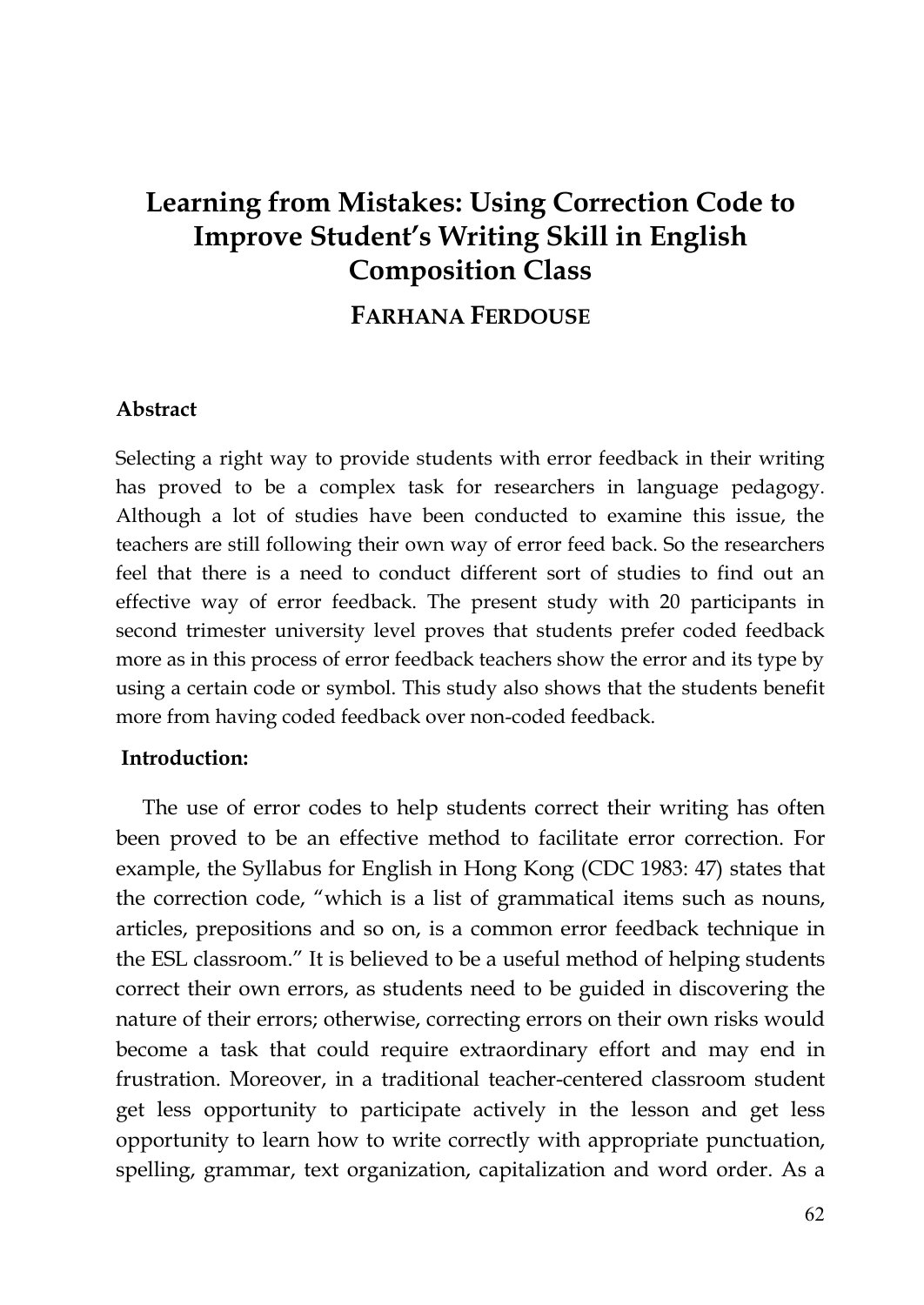result the students make different types of errors in their writing and gradually they become frustrated as they do not get enough guidance for their improvement. On the other hand, it is really difficult for a teacher to mark all the mistakes of all the students' papers providing correct answers. In this situation, teachers should implement some new methods. Teachers can utilize student's mistakes as their teaching tools using correction code on students' writing so that they can improve their writing skill easily. Riddell (2001, p. 157) states that teachers can use correction symbols (correction codes) to give feedback to students on their writing, and teachers can underline the errors to signify the mistakes and write the symbols for these mistakes in the margin. Then students can correct the mistakes by themselves. Hedge (1988, p. 151) suggests that teachers can indicate "an error and identify the kind of error with a symbol, e.g. wo = wrong word order". This means that teacher can use correction codes when giving feed back on writing tasks and then students should find out the errors they made from the symbols and re-write it again with the corrected mistakes. This strategy "encourages learner independence" (Riddell, 2001, p. 152) and students become more responsible for their learning. Moreover, students can learn better from their mistakes when they correct their work by themselves. Here the teacher conducted a case study, trying to include students' preferences and opinions into the procedures of correcting their composition errors. Two kinds of correction methods, using codes and using individual preferred ways of correction, were implemented on the students. The purpose of this study was to measure the effectiveness of the coded correction system in general, and to uncover the potential significant factors which might involve in and influence the results of the coded correction system.

### **Literature Review:**

### **Correction Code:**

Correction symbols refer to the indication of types and locations of students' mistakes through the use of correction codes such as those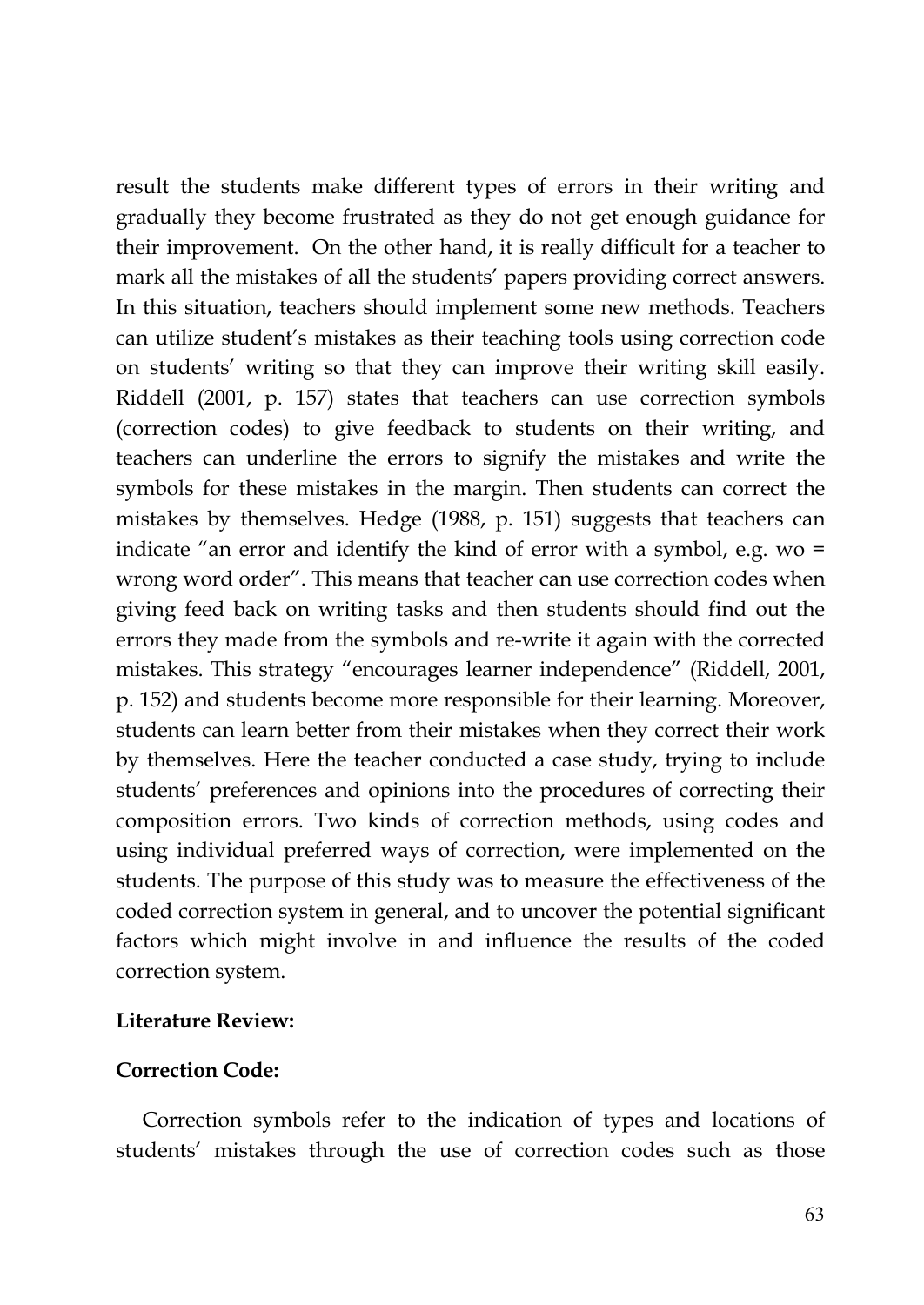suggested by Oshima and Hogue (1997). The application of correction codes is "normally done by underlining the mistakes and using some kind of symbols to focus the attention of the students on the kind of mistake they have made" (Byrne, 1988, p. 125). So, the coding technique consists of using a number of different codes (either in the body or in a corresponding margin) to refer to the different aspects of language such as word order, spelling, verb, tense etc. Correction symbols are also called minimal marking. Using correction codes is a convenient way of giving learners information on where they have gone wrong and "it is convenient to have a system of signals to the pupil in order to help him to know what he is looking for before he has acquired much proof-reading skill" Bright and McGregor (1970, p. 156). In addition, "this technique makes correction neater and less threatening than masses of red ink and helps students to find and identify their mistakes" (Hyland, 2003, p.181) and "makes correction look less damaging" (Harmer, 2007, p. 121) . "These also have the advantage of encouraging students to think about what the mistake is, so that they can correct themselves" (*ibid.*, 2001, p. 111), correction codes encourage students to look at writing as a skill that can be improved, and train them in looking for areas of improvement (Hedge, 2000, p. 316). Students can therefore correct their mistakes because their mistakes occur in "the hurly-burly of conversation where there are many things to get right at the same time. The learner knows the right form, but produces the wrong one" (Johnson, 2001, p. 335).

### **Its impact on the students:**

The use of error codes to help students correct their writing has often been propounded in the literature as an effective method to facilitate error correction. It is believed to be a useful method of helping students to correct their own errors. As both Allwright (1975) and Long (1977) point out, it is important for teachers not to correct learner errors or give the right answers to them immediately. Cues should be given to the students so that they can correct their own errors. This will further activate their linguistic competence. Lalande (1982) found that American students who used error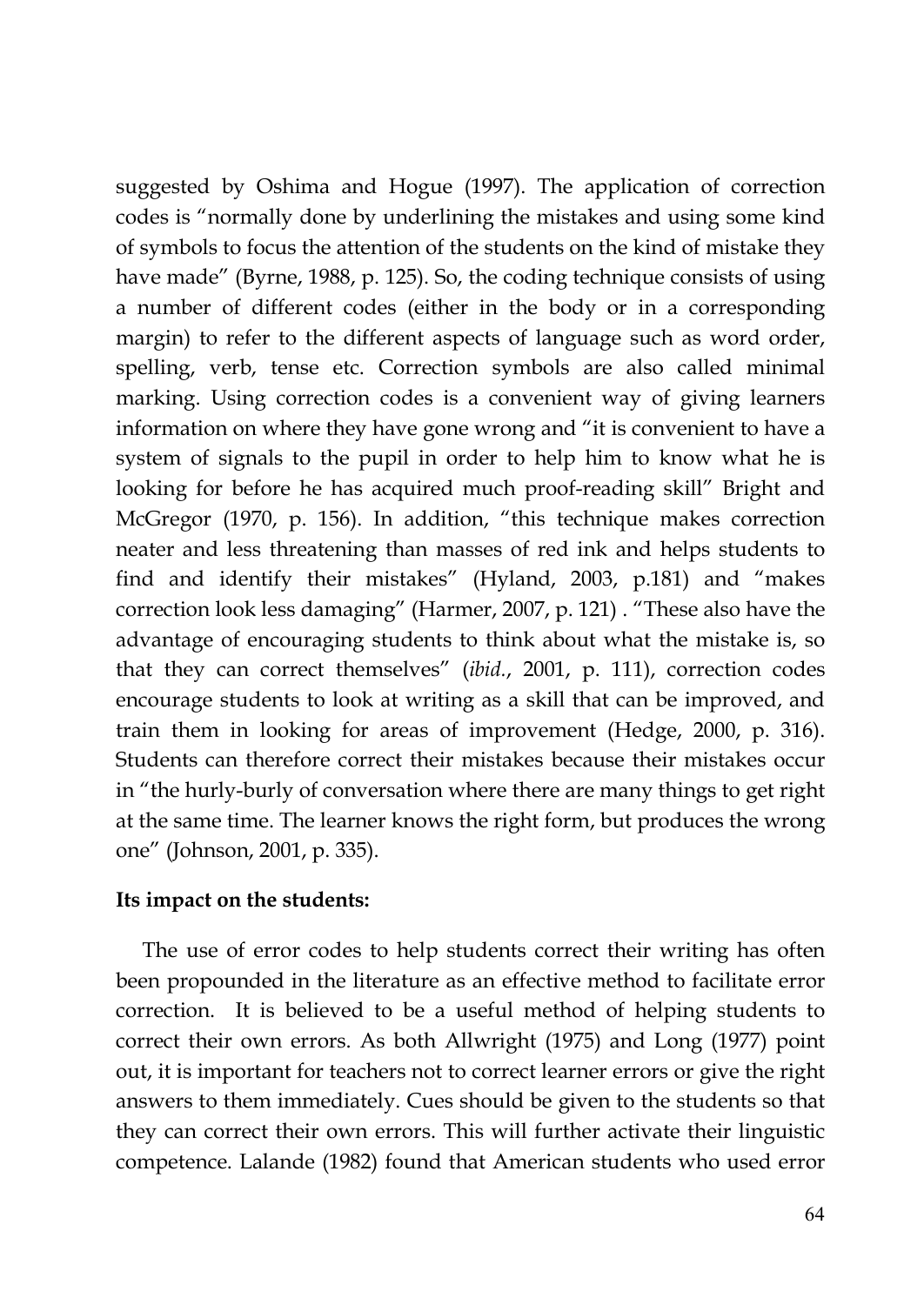codes to correct errors in German had greater improvement in writing than the students who had their errors corrected by their teachers. Mantello (1997) found that coded feedback was effective for weak students. Makino (1993) showed that Japanese learners of English were helped to correct errors better when cues were given than when they were not. Kubota (2001) also reports that her Japanese learners found coding errors useful in helping them correct errors. Lee (1997) did carry out a study on the students' performance in error correction with Hong Kong English learners. However, she has reservations about using error codes. Though she suggests that error feedback is more desirable than overt correction, she warns teachers that error feedback with the help of error codes must be handled with care. Thus, what is reported in the literature mainly focuses on whether error codes help error correction. This study attempts to investigate the usefulness of error codes to help English learners correct their errors more successfully.

### **A Case Study**

### **Aim of the Study**

The present study aims to enhance the effect of correction symbols on promoting learners' abilities to correct their mistakes and examine the use of symbols as a strategy to encourage students to think about their mistakes and to correct them themselves. This procedure is based on the idea that when learners are actively involved in the process of self-correction, they will show more motivation to do this task. It is also based on the idea that teachers should take into account learners' attitudes in order to develop a strategy to evaluate their students' written production.

### **Hypothesis**

In an attempt to examine the effectiveness of using correction symbols to give feedback in the writing process, the teacher hypothesizes that the provision of correction symbols strategy would have positive effects on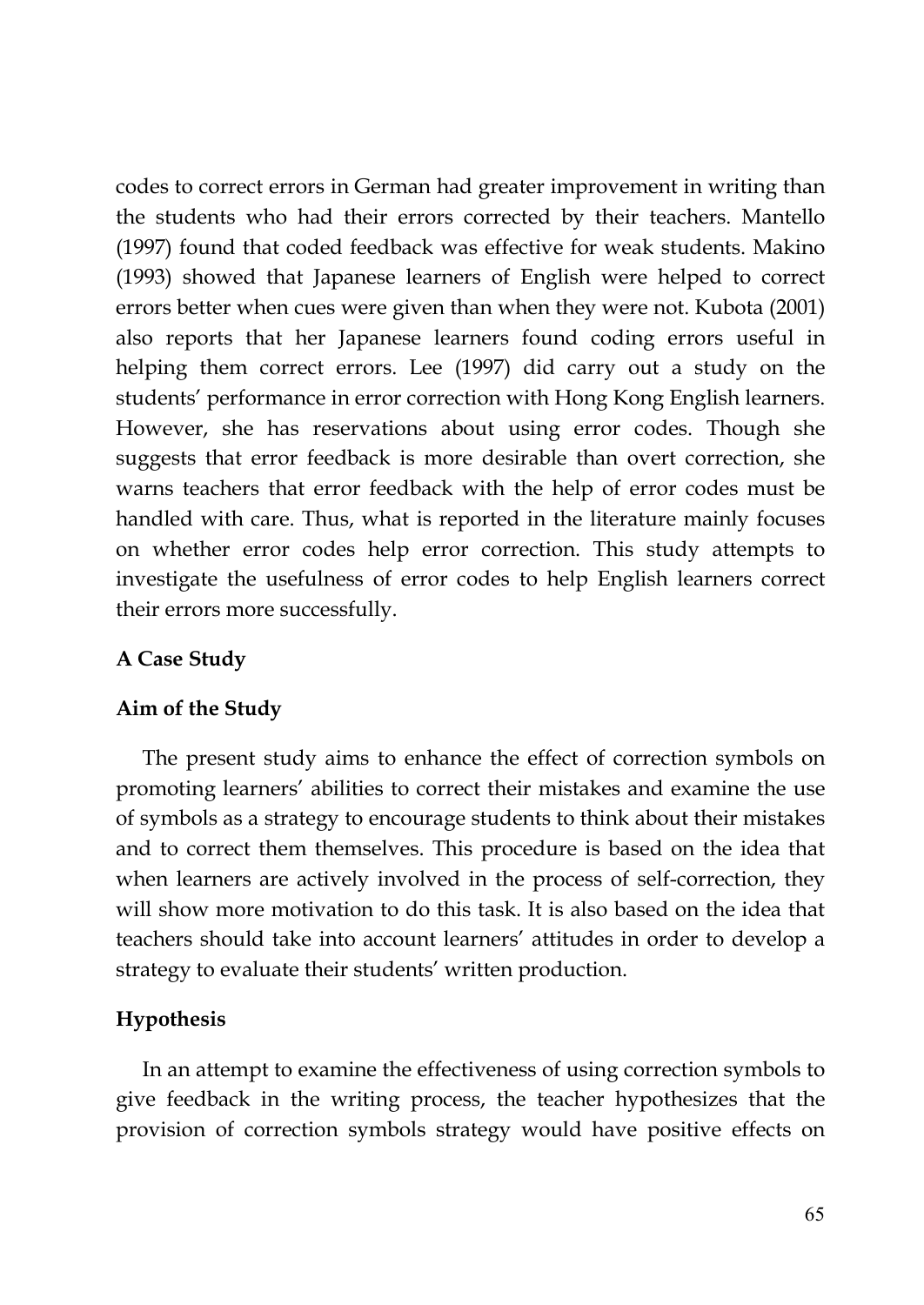promoting learners' self-correction and would improve their written production.

### **Participants:**

This study was conducted on a course titled 'English Composition' in summer 2011, BBA in Stamford University Bangladesh. The participants were the students of 41A and 41B of BBA. The objectives of the course were to help students fully develop their abilities in writing in English. The course began with sentence-level, grammatical practices and then paragraph-level writing and it ended with the production of different types of paragraphs including description, cause and effect and compare & contrast. The classes were in the form of lectures, brainstorming, and group discussion, in class and out of class writing. In both classes, the teacher taught them different types of paragraphs writing. Before mid term examination, students were taught pre writing methods of writing paragraphs and after mid term, they were taught writing paragraphs on different topics. When the students started writing paragraphs, the teacher started applying her method of using correction symbols on the writing of the students of 41A. At the same time, the students of 41B started writing paragraphs on different topics just like the students of 41A. But the teacher did not apply the same method that she applied with 41A. She corrected their paragraphs without providing any correction symbols; rather she just underlined the mistakes that the students of 41B made in their paragraphs. That means she provided the students of 41A with correction symbols so that they could understand their mistakes easily and corrected them properly. On the other hand, the students of 41B did not receive any sort of correction symbols or clues from their teacher. The teacher just underlined the mistakes and asked them to correct them. Finally, 10 student's paragraphs from each batch were selected for the data collection. Ten students from each batch were selected according to their marks they got in mid term examination. Teacher formed Group A from 41A and Group B from 41B with the students who got almost same marks in their mid term examination.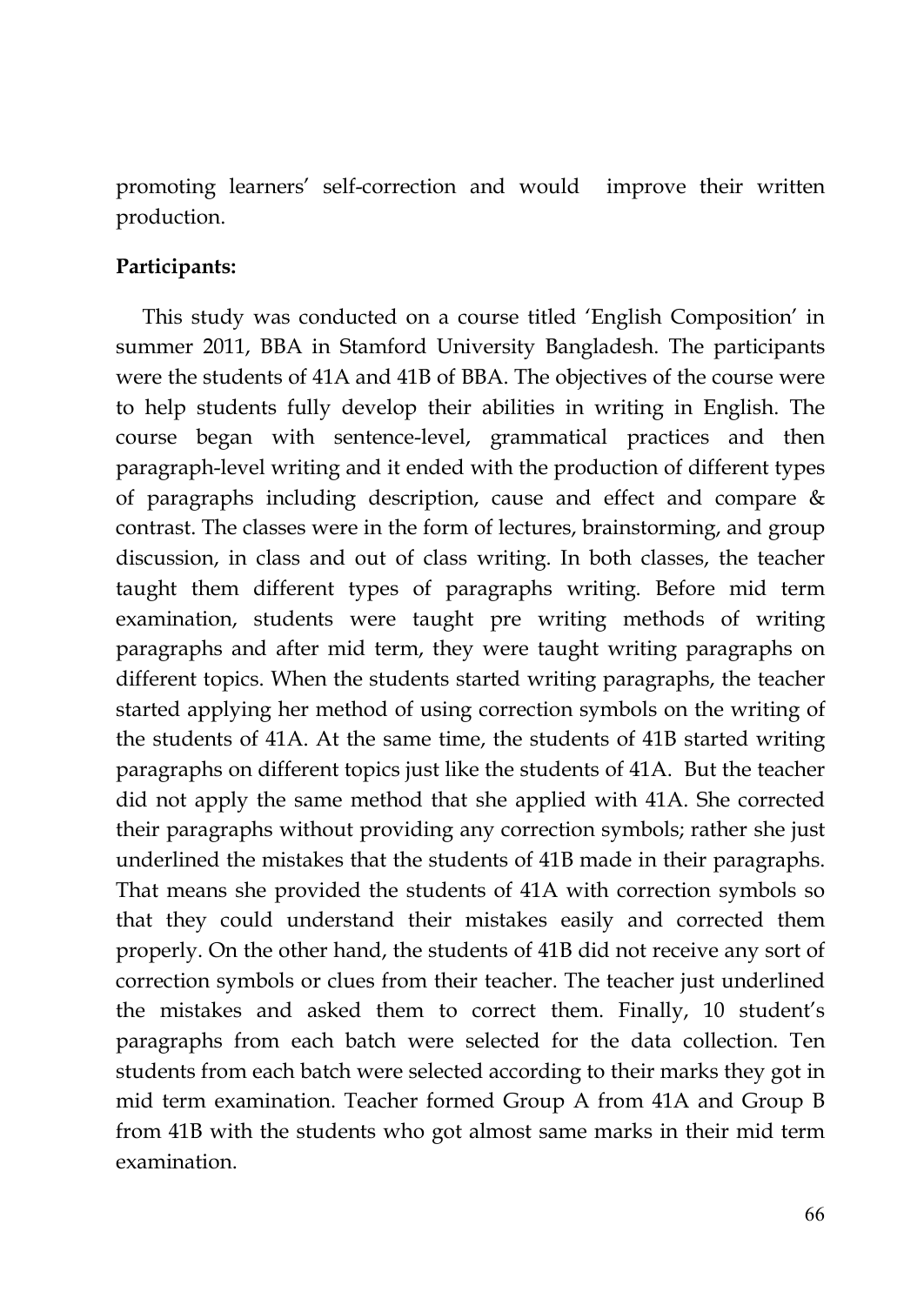## **Participant's Information:**

| Group                | <b>Student's Name</b> | Marks Obtained in |
|----------------------|-----------------------|-------------------|
|                      |                       | Midterm exam      |
| Group A (Batch 41 A) | S <sub>1</sub>        | 21.75             |
|                      | S <sub>2</sub>        | 19.75             |
|                      | S <sub>3</sub>        | 20.5              |
|                      | S <sub>4</sub>        | 20.25             |
|                      | S <sub>5</sub>        | 21.5              |
|                      | S <sub>6</sub>        | 18.75             |
|                      | S7                    | 19                |
|                      | S8                    | 20                |
|                      | S9                    | 21                |
|                      | S10                   | 18.5              |
| Group B (Batch 41 B) | S1                    | 21.25             |
|                      | S2                    | 22                |
|                      | S <sub>3</sub>        | 20.5              |
|                      | S <sub>4</sub>        | 19                |
|                      | S <sub>5</sub>        | 19.25             |
|                      | S <sub>6</sub>        | 21.5              |
|                      | S7                    | 18.75             |
|                      | S8                    | 18.5              |
|                      | S9                    | 20                |
|                      | S10                   | 21.75             |

## **Method:**

Before applying the new correction method with the students of 41A, the teacher divided her classes into few sessions:

- First session: Teacher provided the students with a list of correction symbols adapted from Oshima and Hogue (1997). Then, the teacher explained the different symbols of the different mistakes.
- Second Session: Teacher carried on explanations of correction symbols. The teacher sometimes showed the whole class PowerPoint slides with examples demonstrating how to edit a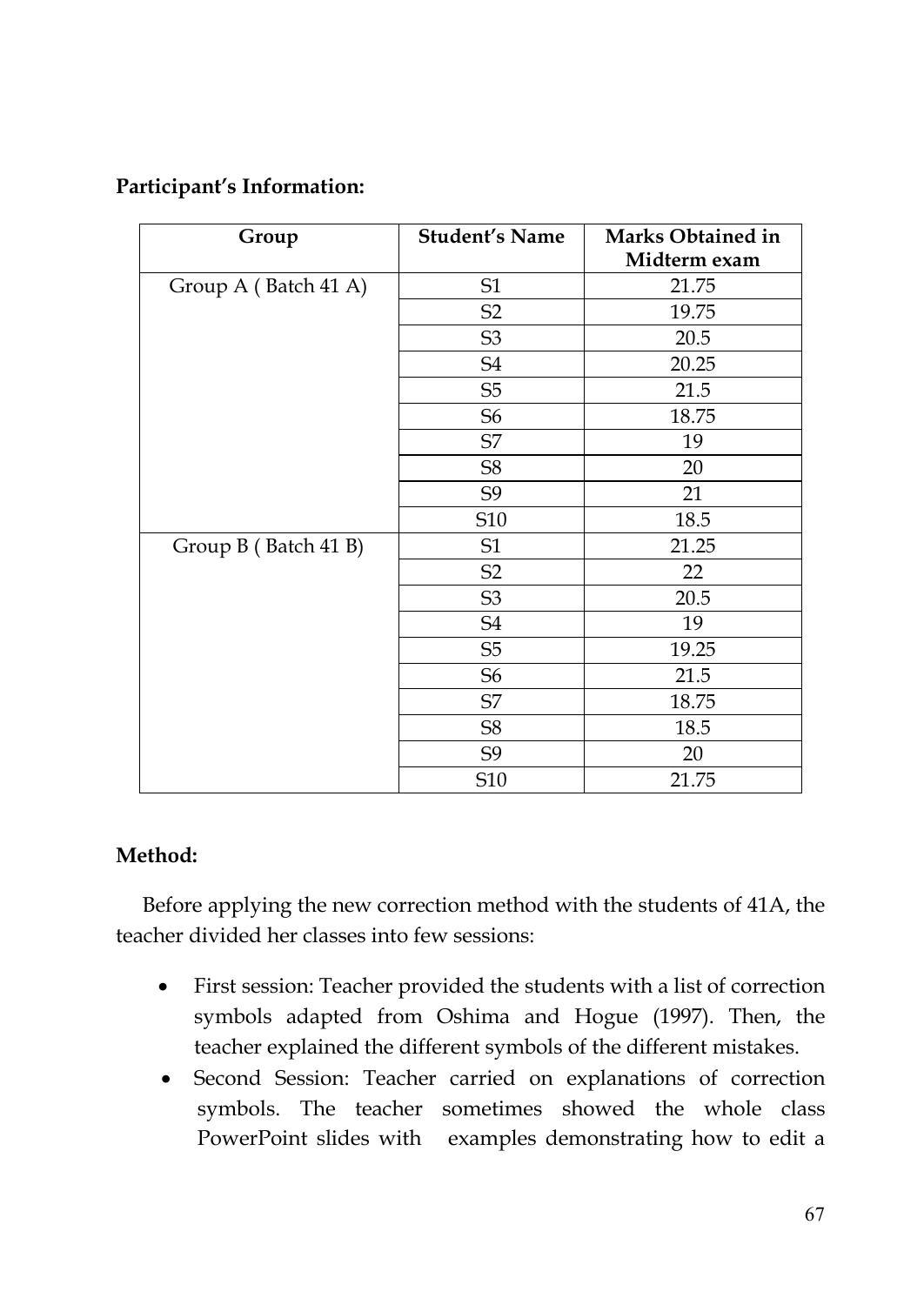composition successfully following the clues provided by the teacher.

 Third session: Teacher provided her students with few practice sheets to teach them how to correct their mistakes following the cues provided by the teachers. Finally, students were asked to write paragraphs on different topics. The students' papers were collected and corrected, out of class using correction symbols.

Finally, the students were asked to write three kinds of paragraphs as their written assignments in English Composition Class. After the students submitted the first draft of their paragraphs, the teacher put codes for error correction on the students' work. These codes were developed by the teacher based on common errors made by past students in writing paragraphs in this course. Following James' (James, 1998, p. 95) guideline that description of students' errors must be "simple, self-explanatory and easily learnable", examples of wrong and right sentences were given for each code on the editing checklist to help the students understand how to correct the errors.

## **Editing Checklist**:

| $agr = agreement$                                                            |
|------------------------------------------------------------------------------|
| (agr)<br>(agr)                                                               |
| e.g. The cashier read the price of each items.                               |
| (reads)<br>(item)                                                            |
| adj. = adjective                                                             |
| (ad <sub>i</sub> )                                                           |
| e.g. It is more accurately than the old system.                              |
| (accurate)                                                                   |
| adv. = adverb                                                                |
| (adv.)                                                                       |
| e.g. The efficiency is extreme high.                                         |
| (extremely)                                                                  |
| $art. = article$                                                             |
| e.g. The dot matrix printer can provide cheaper                              |
| (art.)                                                                       |
| printing whereas laser------ printer can provide high quality printing.<br>Λ |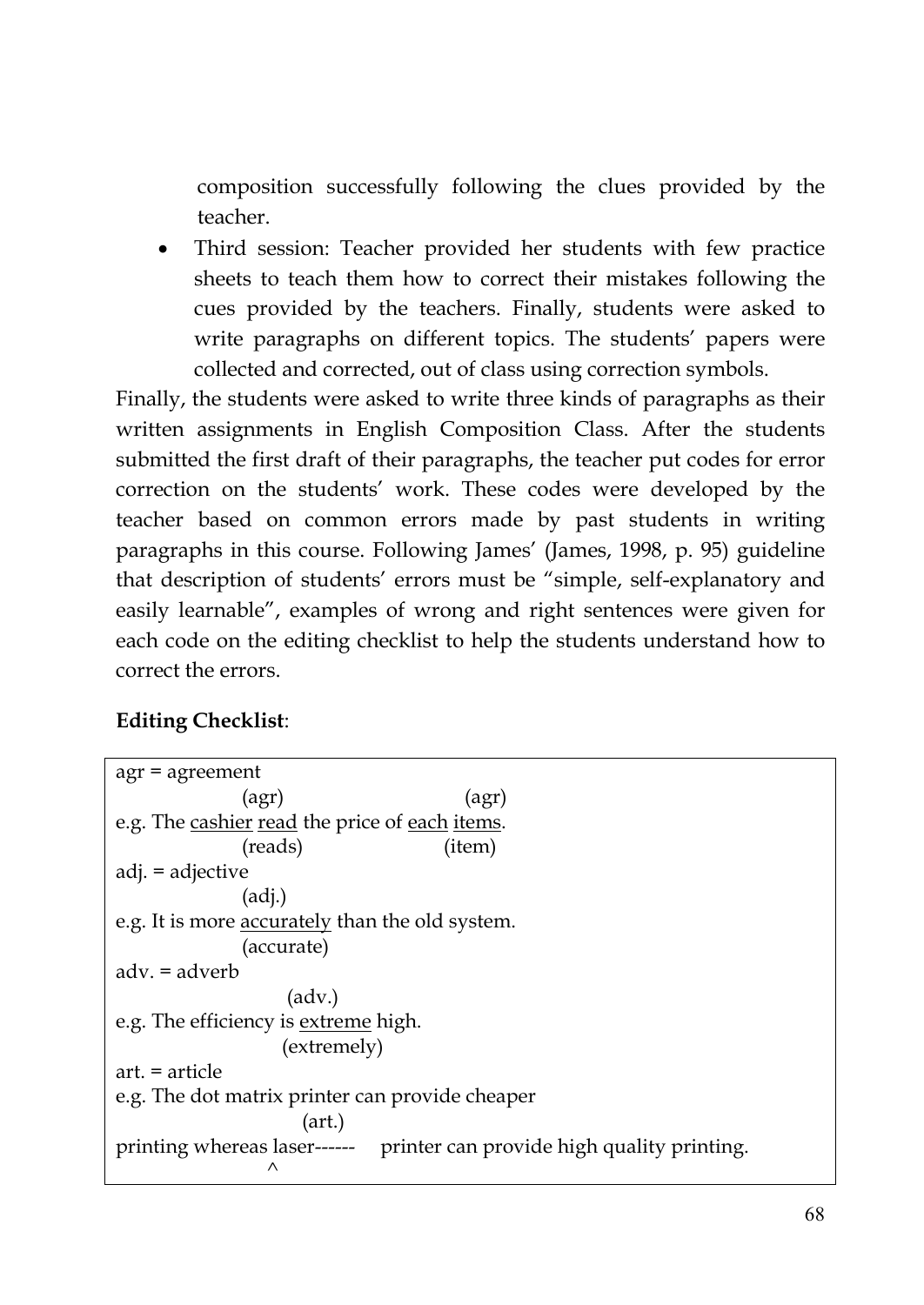(the) Conj. = conjunction (conj.) e.g. Their main functions are to retrieve --- store data in the server. (and) if. = informality (if.) e.g. We've gotta look at your comments first. (would have to) n. = noun (n.) e.g. The bulky of data can be easily manipulated. (bulk) pl = plural (pl.) e.g. The chance of making mistake is great. (mistakes) prep. = preposition (prep.) e.g. The interview was held at 24-9-2001. (on) p. = punctuation (p.) e.g. They have to do a lot of work, (.) sp. = spelling (sp.) e.g. They have to check the shock of items. (stock) ss. = sentence structure (ss.) e.g. They are easy to use the package. (It is easy for them to) t. = tense (t.) e.g. The interview had been held on 24-9-2001. (was held)  $v = v$ erb e.g. The operator has to know how to import data to Microsoft Excel and some (v.)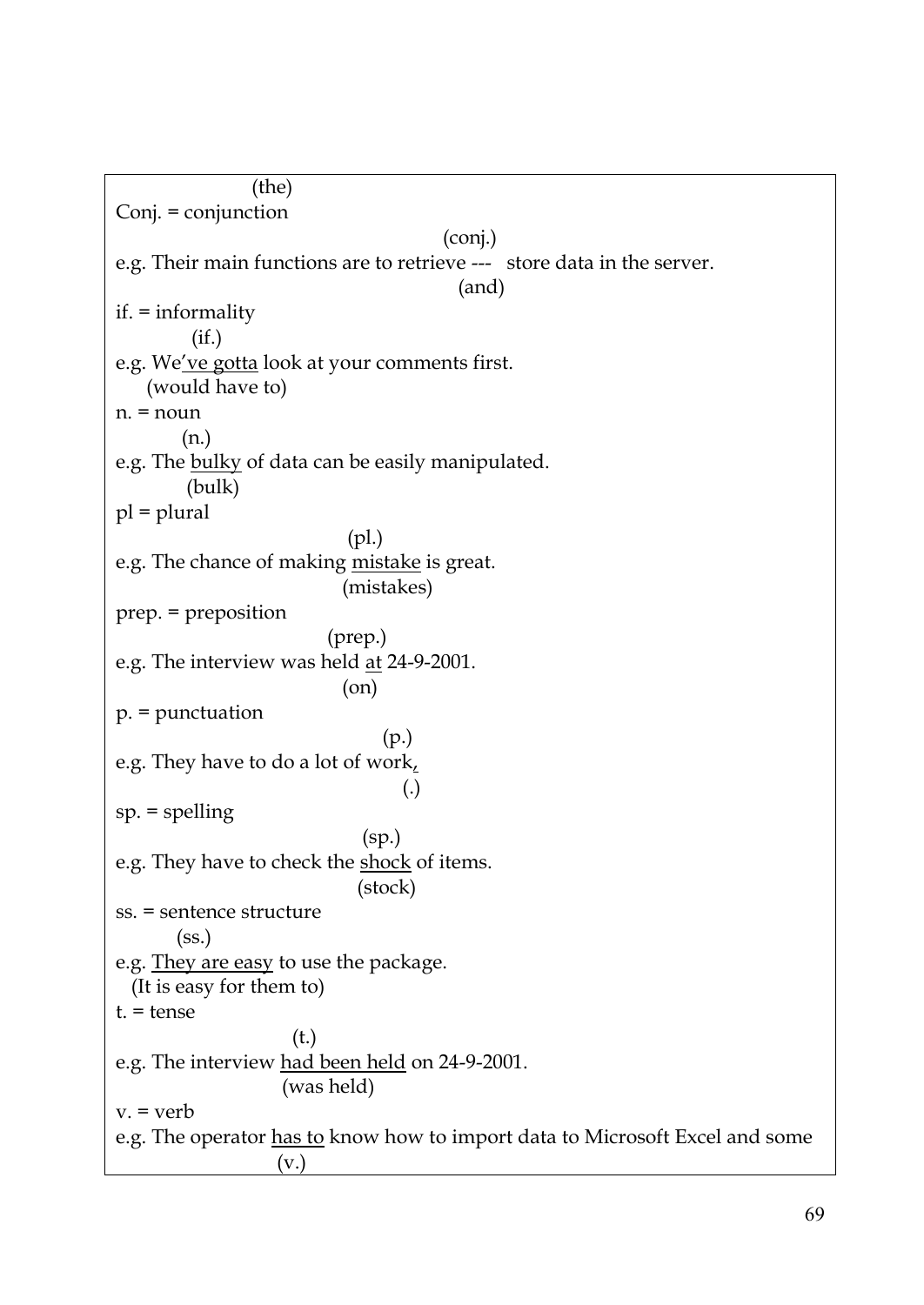```
\wedge(have)
experience in drawing charts with Excel.
vf. = verb form
                              (vf.)
e.g. The staff members will concerning about the customers' service.
                       (be concerned)
voice = active or passive voice
                          (voice)
e.g. The web materials can share by all students.
                       (be shared)
ww. = wrong word
                            (ww.)
e.g. It filters out those people that carry unauthorized items.
                             (who)
```
When the drafts with error codes were returned to the students, the students corrected their errors following the correction symbols provided by the teacher. They submitted the revised versions of the paragraphs to the teacher. After re-writing the paragraphs, students of 41A answered the questions on the feed back form.

## **Feedback form for the students:**

```
Name of the student:
```
ID:

Instruction: Answer the following questions. Your answers and comments are important to justify the concept that students prefer coded feedback more as they benefit more from having coded feedback over non-coded feedback.

(a) How many mistakes do you have in your paragraph? Ans:

(b) How many corrections have you made? Ans:

(c) Do you like to correct your own mistakes? Ans: Yes - 85%, No - 15%

(d) Have you faced any difficulties in checking your paragraph with the help of the correction codes? Ans: Yes - 21%, No - 79%

(e) Do you think that coded errors / non-coded errors/ direct answers help you more to correct your mistakes?

Ans: Coded feedback prefer - 80%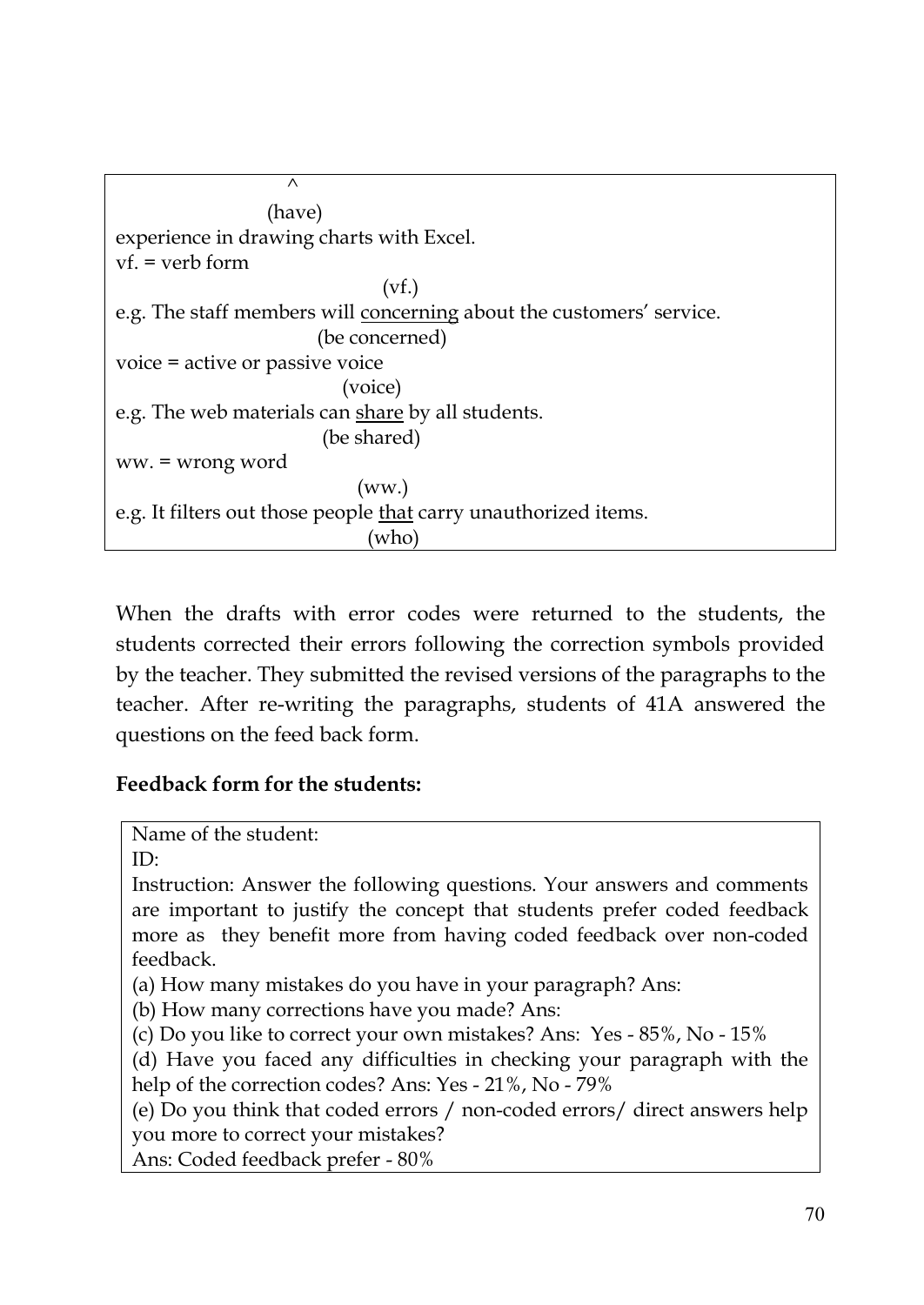Direct answer prefer - 15% Non-coded prefer - 5% (f) Do you have any suggestion regarding 'use of correction error' to correct your mistakes? Ans: (g) Do you think 'use of correction errors' is an effective process to correct your mistakes? Ans: Effective - 80%, Ineffective - 20%

At the same time, students of 41B were also asked to write paragraphs on the same topic like the students of 41A. After the submission of their paragraphs, the students of 41B were not provided with same sort of feedback. The teacher didn't mark the errors with correcting symbols, she just underlined them. She didn't give the students any clues about correcting their errors.

## **Data collection:**

Following data were collected from the written paragraphs of Group A and Group B. Group A was provided with clues; whereas, Group B was not provided with any clues for correcting their paragraphs. The performance and improvement of Group A was more praiseworthy than that of Group B.

## **Data that is collected from the first paragraph:**

Table 1

Number of paragraph – 10

| Group | Draft | The number   | The<br>number   | $\%$ | The        | $\%$ |
|-------|-------|--------------|-----------------|------|------------|------|
|       |       | of<br>words  | of errors they  |      | number     |      |
|       |       | they used in | made-sp,        |      | οf         |      |
|       |       | their        | verb,<br>sub-   |      | correction |      |
|       |       | paragraphs   | verb,<br>tense, |      | they       |      |
|       |       |              | voice,          |      | made       |      |
|       |       |              | punctuation,    |      | after      |      |
|       |       |              | article,        |      | receiving  |      |
|       |       |              | preposition,    |      | feedback   |      |
|       |       |              | run-on,         |      | from their |      |
|       |       |              | fragment etc.   |      | teacher    |      |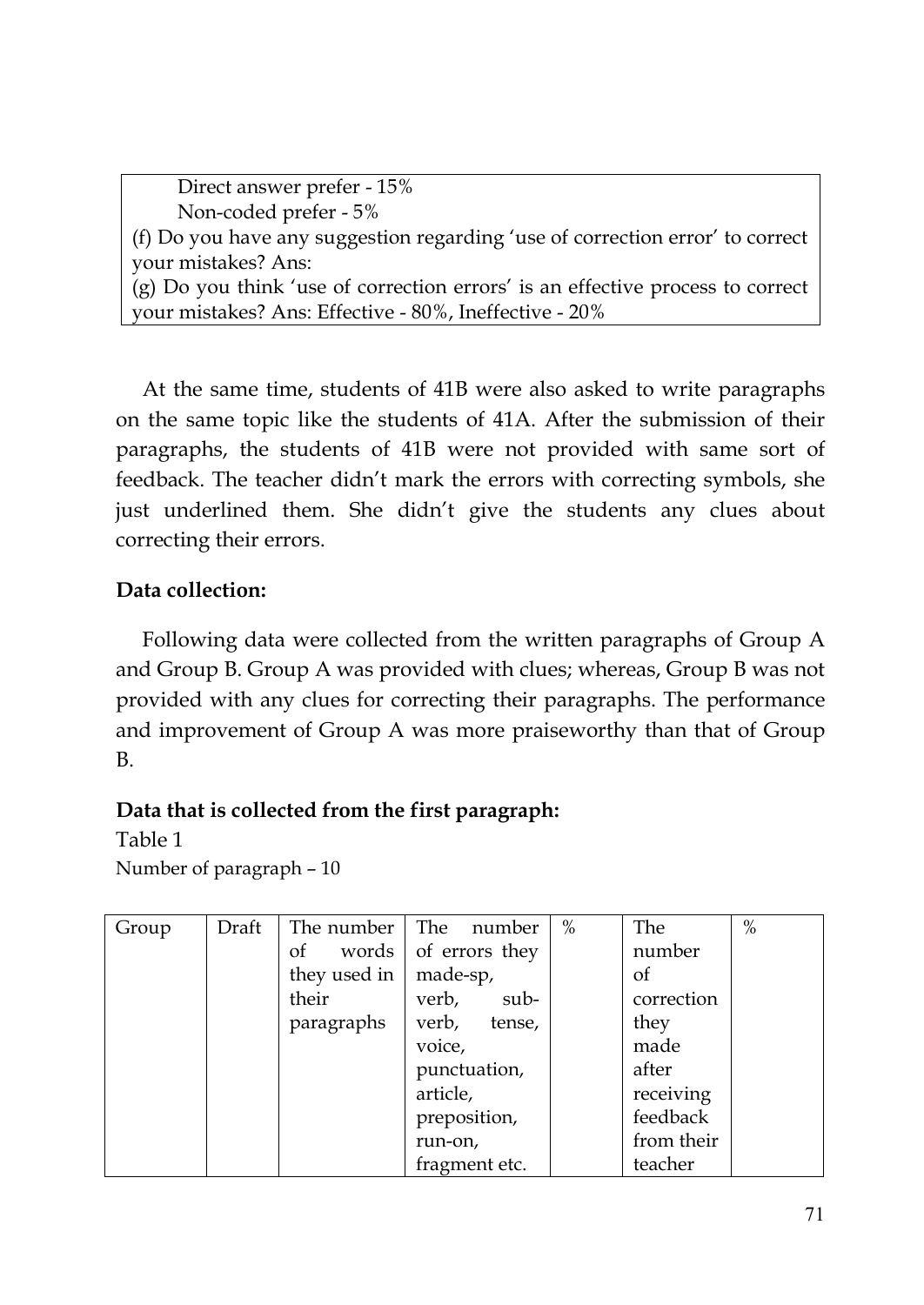| Group<br>А      | 1st<br><b>.</b> | 1350 | 101<br>--- | 8.96%      | 80       | 110/<br>66.11<br>70   |
|-----------------|-----------------|------|------------|------------|----------|-----------------------|
| ÷<br>Group<br>ப | 1st<br><b>.</b> | 421  | 105        | .38%<br>70 | スト<br>◡◡ | 2200<br>∽<br>OO.OO 70 |

### **Data that is collected from the second paragraph:**

Table 2

Number of paragraph – 10

| Group   | Draft           | The number   | The number     | $\%$  | The        | $\%$   |
|---------|-----------------|--------------|----------------|-------|------------|--------|
|         |                 | of words     | of errors they |       | number     |        |
|         |                 | they used in | made-sp, verb  |       | οf         |        |
|         |                 | their        | , sub-verb,    |       | correction |        |
|         |                 | paragraphs   | tense, voice,  |       | they       |        |
|         |                 |              | punctuation,   |       | made       |        |
|         |                 |              | article,       |       | after      |        |
|         |                 |              | preposition,   |       | receiving  |        |
|         |                 |              | run-on,        |       | feedback   |        |
|         |                 |              | fragment etc.  |       | from their |        |
|         |                 |              |                |       | teacher    |        |
| Group A | 1 <sup>st</sup> | 1570         | 80             | 5.09% | 63         | 78.75% |
| Group B | 1 <sup>st</sup> | 1509         | 98             | 6.49% | 40         | 40.81% |

## **Data that is collected from the third paragraph:**

Table 3

Number of paragraph – 10

| Group   | Draft           | The number   | The number     | $\%$  | The        | $\%$   |
|---------|-----------------|--------------|----------------|-------|------------|--------|
|         |                 | of words     | of errors they |       | number     |        |
|         |                 | they used in | made-sp,       |       | οf         |        |
|         |                 | their        | verb, sub-     |       | correction |        |
|         |                 | paragraphs   | verb, tense,   |       | they       |        |
|         |                 |              | voice,         |       | made       |        |
|         |                 |              | punctuation,   |       | after      |        |
|         |                 |              | article,       |       | receiving  |        |
|         |                 |              | preposition,   |       | feedback   |        |
|         |                 |              | run-on,        |       | from their |        |
|         |                 |              | fragment etc.  |       | teacher    |        |
| Group A | 1 <sup>st</sup> | 1890         | 50             | 2.64% | 43         | 86%    |
| Group B | 1 <sup>st</sup> | 1629         | 83             | 5.09% | 52         | 62.65% |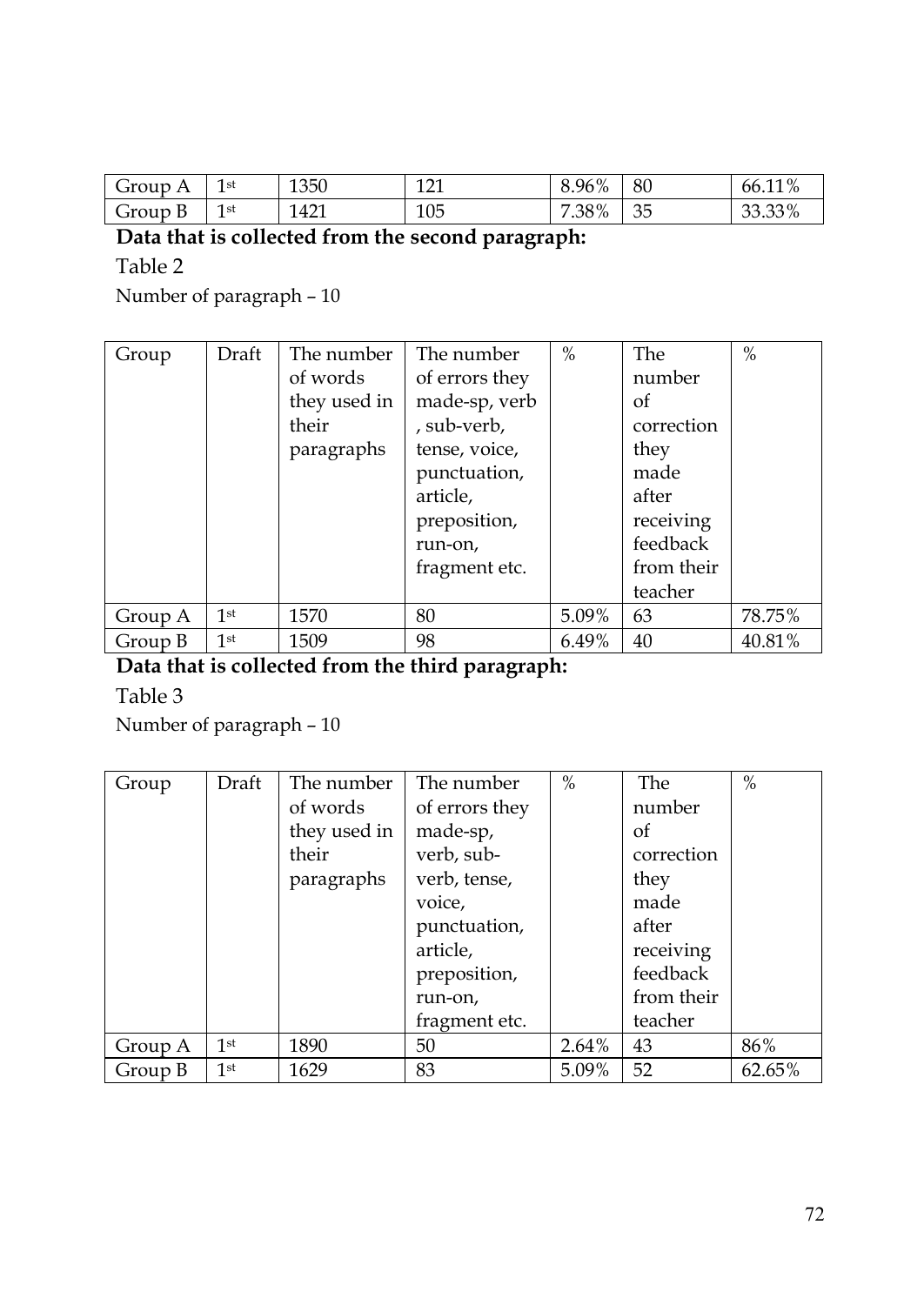#### **Interpretation of the result:**

The analysis shows that students made different mistakes in writing. The tables (1-3) show the corrected mistakes of students after providing feedback. Feedback takes the form of using correction symbols and students provided the correct forms depending on these symbols. The teacher corrected students' paragraphs and indicated the place and the kind of mistakes so that learners could distinguish between one kind and another. The obtained results have given an evidence of the effectiveness of correction symbols in enhancing self-correction. Paragraphs written by the students of Group A were compared with that of Group B to find out how successfully error correction helped the students. Results show that with the help of correction symbols provided by the teacher, students of Group A became more skilled in writing effective paragraphs. On the other hand Group B, was very slow in learning and editing as they didn't get any clues or correction symbols from their teacher. In the 1st draft of the first paragraph students of Group A used almost 1350 words altogether, and they made 121 mistakes, and after providing the feedback with correction symbols the students corrected 80 errors. That means they corrected almost 66.11% mistakes after getting the clues from their teacher. On the other hand, students of Group B wrote paragraph using 1421 words, and they made almost 105 errors in their written paragraphs. The teacher didn't provide them with any sort of correction symbols; she just underlined the errors and returned the student's script to her students for further correction. Surprisingly, they couldn't correct their mistakes like Group A. They just corrected 35 mistakes out of 105 errors. That means they corrected only 33.33% mistakes which was less than the percentage of Group A. In the 1st draft of the second paragraph students of Group A used almost 1570 words altogether, and they made 80 mistakes, and after providing the feedback with correction symbols the students corrected 63 errors. That means they corrected almost 78.75% mistakes after getting the clues from their teacher. On the other hand, students of Group B wrote paragraph using 1509 words; they had almost 98 errors in their written paragraphs, and they corrected 40 mistakes out of 98 errors. That means they corrected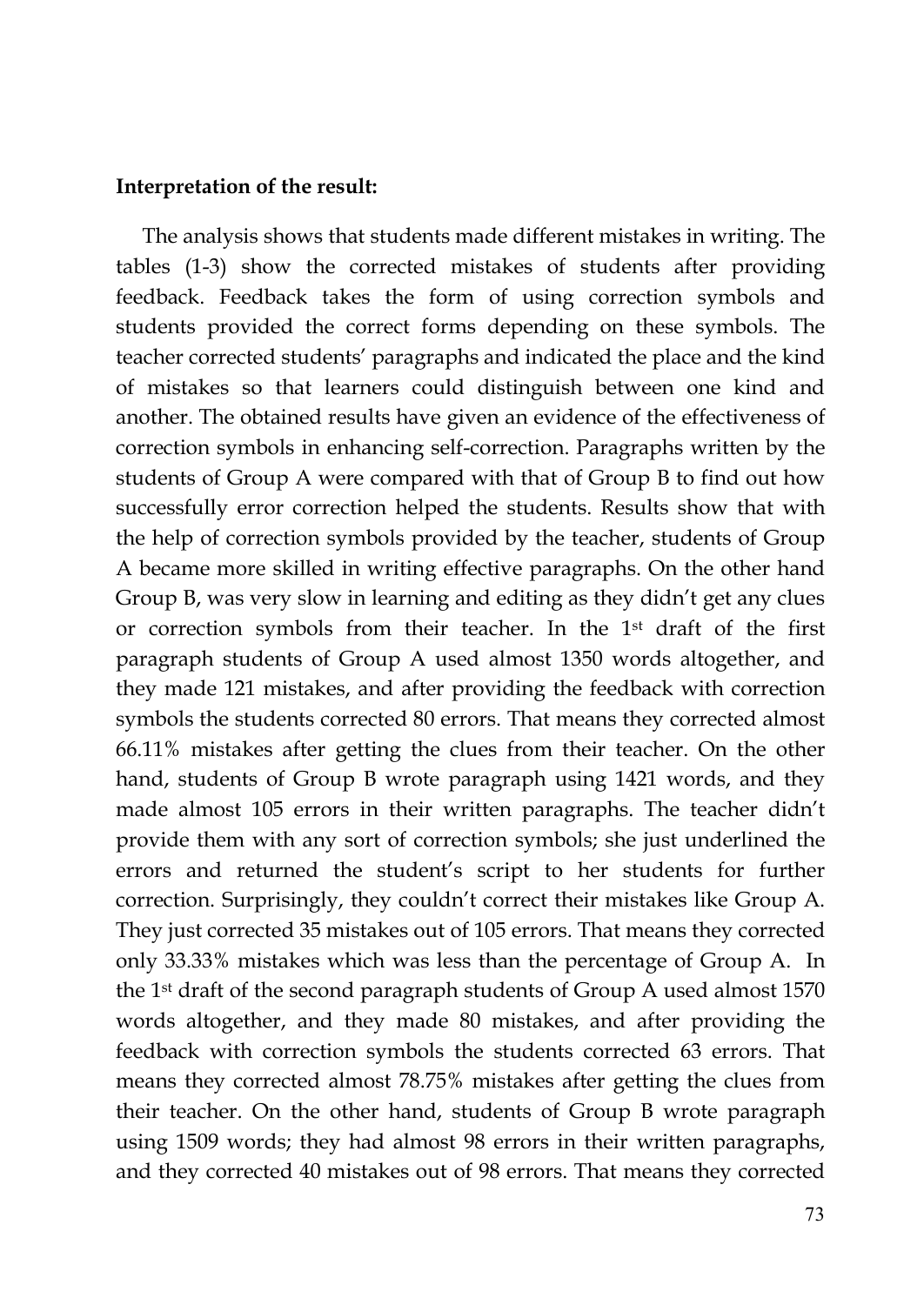only 40.81% mistakes which was less than the percentage of Group A. In the 1<sup>st</sup> draft of the third paragraph, students of Group A used almost  $1890$ words altogether, and they made 50 mistakes, and after getting the feedback with correction symbols, the students corrected 43 errors. So they corrected almost 86% mistakes after getting the clues from their teacher. On the other hand, students of Group B wrote paragraph using 1629 words; they made almost 83 errors in their written paragraphs, and they corrected 52 mistakes out of 83 errors. That means they corrected only 62.65% mistakes which was again less than the percentage of Group A. So it is evident that the performance of Group A regarding overall improvement was much better than that of Group B. The students of Group A gradually became more confident and active in their writing. They started writing more matured and correct sentences using new vocabularies as they practiced a lot to correct their mistakes. In fact, the correction symbols provided by their teacher helped them to know about the mistakes and to correct them as well. On the contrary, the improvement of Group B was slower than that of Group A. As the students of Group B didn't have any sort of correction symbols or clues from the teacher, they couldn't manage to sort out their mistakes and to correct it as well.

### **Result of the feedback form:**

Most of the students (80%) reported on the feedback form that the error code was useful in helping them to correct errors. Only 15% students thought that they should have correct answers from their teachers and 5% students thought that they should detect their mistakes themselves. Most of the students believe that as they had been taught the grammatical terms in secondary school, they had no problem using the error codes. They reported liking the use of error codes because the codes helped them to locate errors and to identify easily the type of errors they made. If they could know which type of error was made, they could refer to the examples on the editing checklist and could compare these with their own errors. Thus they could avoid making similar mistakes again because they could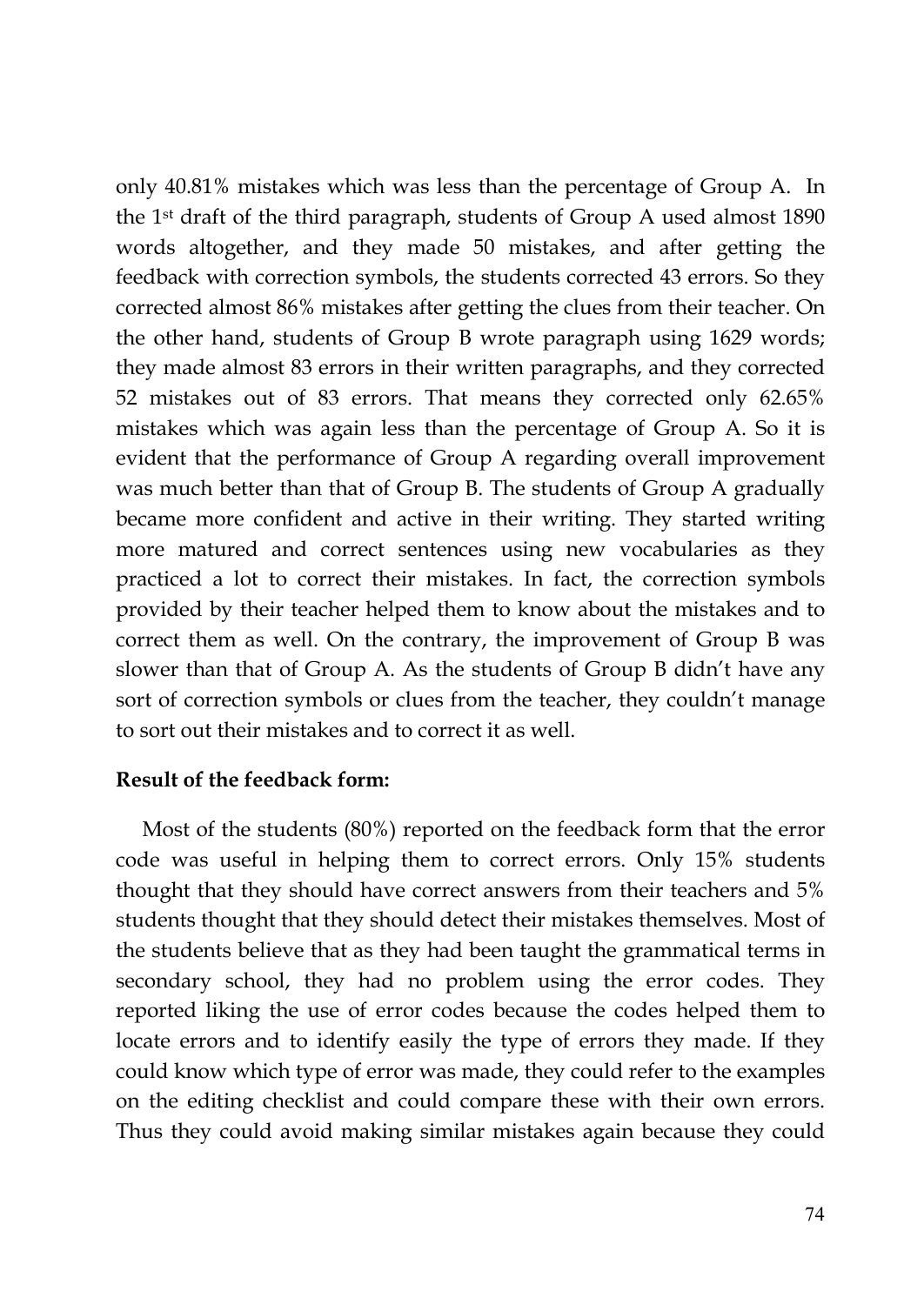review the errors by studying the editing checklist. Finally, the majority of the students said that they liked correcting their own mistakes.

#### **Free discussion and interviews with the students**

At the end of the trimester, the teacher organized an Interview session with selected individual students to find out more information about students' attitudes towards writing and using the codes. By interviewing selected students, the teacher found that the process of correcting their writing using the correction symbols provided by the teacher helped them not only to improve their writing skills but also to develop their autonomy; and to increase their motivation. Teacher asked a direct question to one of her regular and attentive students' of Group A, *"*Did the correction codes help you to be more skilled and independent?" The students answered- *"*Yes it helped me a lot. Now with the help of correction code, I can find out the mistakes by myself and correct it by myself. And now I don't need any one to help me to correct the mistakes for me; I can do it by myself. And from codes I know what my mistakes are and I can correct it easily." Another student commented "I want to write by myself, but I do not have the skills to do so. The teacher must give us the way how to write and the topic and then let us do it by ourselves." So it is clear that students had a genuine desire to be developed as autonomous writers. One of the students also said, "the correction codes helped her to be more independent. Now, if the teacher give us any topic to write I can do it, it becomes easier for me now after using the new strategy of correcting our own mistakes." So it becomes almost clear that students like the strategy of self-correction, and they are motivated to write independently. According to Benson and Voller (1997, p.82) "Students' willingness to act independently depends on the level of their motivation and confidence". And the teacher believes that the new process of error correction helps the students to be more confident and dynamic.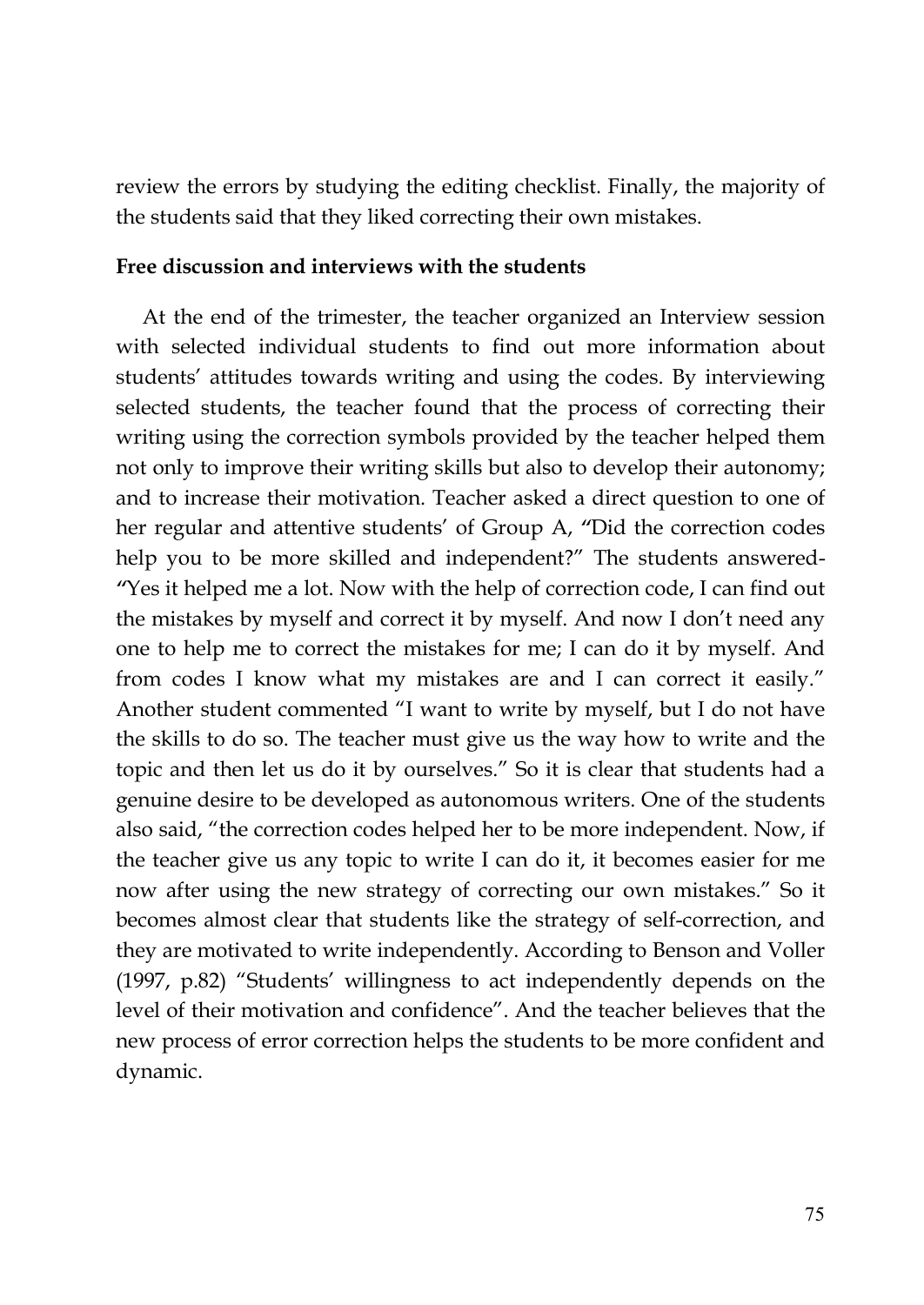### **Overall findings of the study**:

So the results of this study and free discussion with the students support the views of Allwright (1975) and Long (1977) and confirm previous research findings (Mamtello 1997; Makino 1993 and Kubota 2001) that error codes are useful in error correction. This study indicates more clearly than Lee (1997) that error codes are useful. Lee (1997) states that students fail to correct errors not because they lack grammatical knowledge but because they cannot detect the errors. They can correct more errors when direct clues are provided. This study confirms that using error codes is an effective way to help the students solve this problem at an initial stage, especially when the students have acquired basic grammatical knowledge. Makino (1993) states that using error codes help to activate students' linguistic competence. Such a method of error correction is a successful strategy in helping students correct their errors because it can help them practice error correction on their own with the assistance of helpful but not patronizing guidelines. This is a good training for the students in problemsolving. Ingram (1975) and Biggs (1976) contend that "if learners are urged to discover relevant concepts and principles for themselves, then learning is enhanced. Problem-solving affords one the opportunity to reconstruct grammatical structures with the expressed intent of making them more adequate than would otherwise be the case." (Lalande, 1982, p.140).

### **Some observations:**

The teacher discovers few new ideas when she started applying this new approach of correcting student's writing using correcting symbols. She realizes that this new approach of correcting mistakes will be able to create few new opportunities promoting the whole learning process as --

- It may facilitate in-class peer correction work
- Student errors truly become learning opportunities.
- It creates instant homework!
- It supports top-down and inductive learning styles.
- It cuts down of correcting time.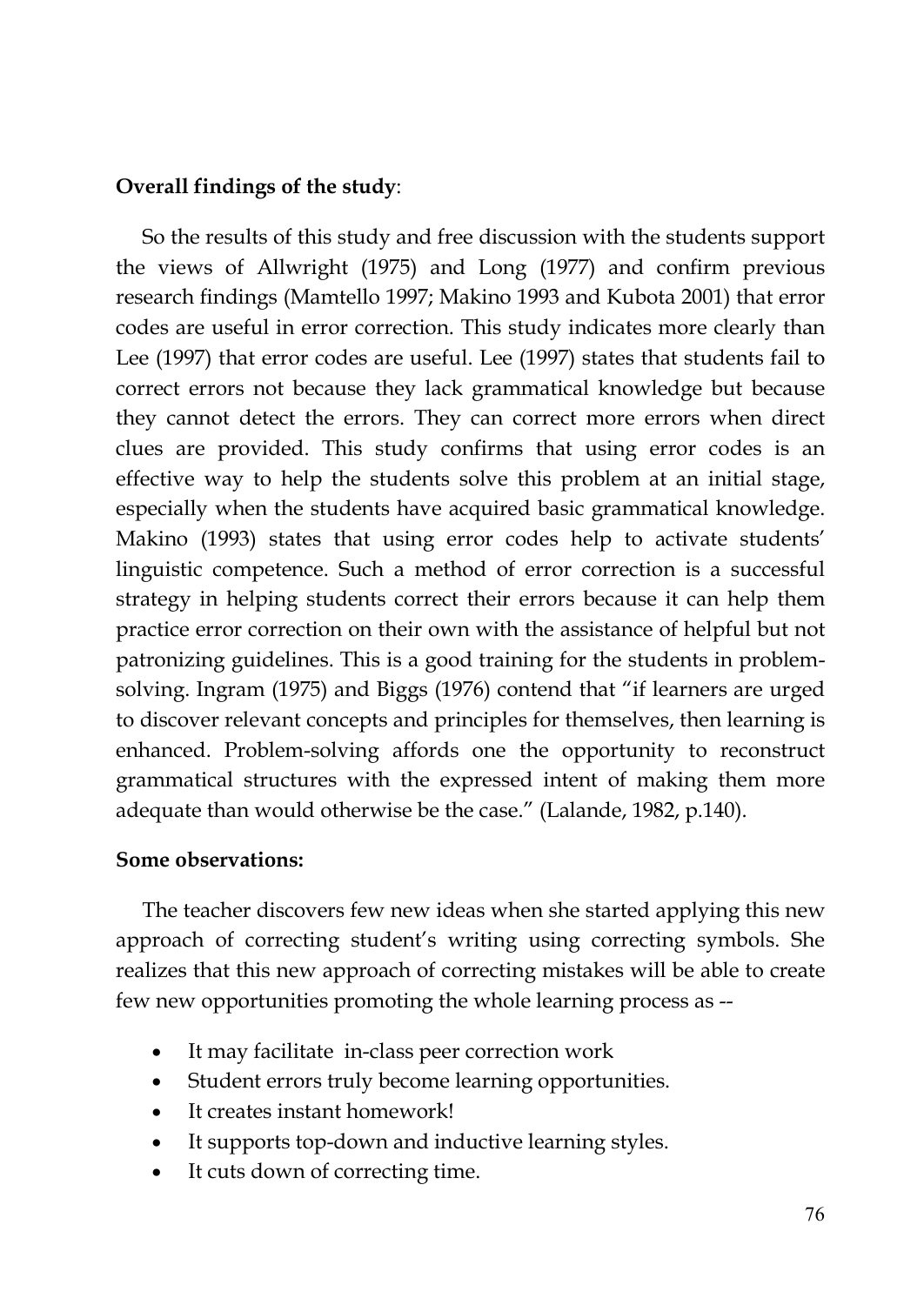- Students are forced to consider what effect their writing has on others.
- By focusing on only some of the errors, it's easier for students to see recurring errors in their work.
- It supports structural and sentence level approaches to grammar teaching.

The following are some related pitfalls that the teacher noticed in her class when she applied the new methods of correcting student's papers using error codes:

- Some students prefer having 'the answers'.
- Students may be able to correct 'slip' but not 'errors'.
- It does not support students with bottom-up learning styles.
- It clashes with some students learning expectations. Many students expect a teacher to provide corrections, in the old fashioned way.
- There may not be a code for every type of error.
- Sometimes there are more than one problems embedded in an error.
- Teacher can easily de -motivate a student by putting in too many codes.

## **Few suggestions to overcome the problems:**

## **Importance of common understanding about grammatical knowledge:**

The students in this study succeeded in correcting the errors because they were taught grammatical terms and rules in their secondary schools. Since the use of error codes is based on the assumption that the students know the grammatical terms and understand the concepts associated with the grammatical terms used in the correction code before error codes are introduced (Lee 1997), it is important to discover the grammatical knowledge held by the students before error codes are introduced. It must be ensured that both the teacher and the students use the same metalanguage and have the same understanding about the meaning of grammatical terms before they can communicate successfully through the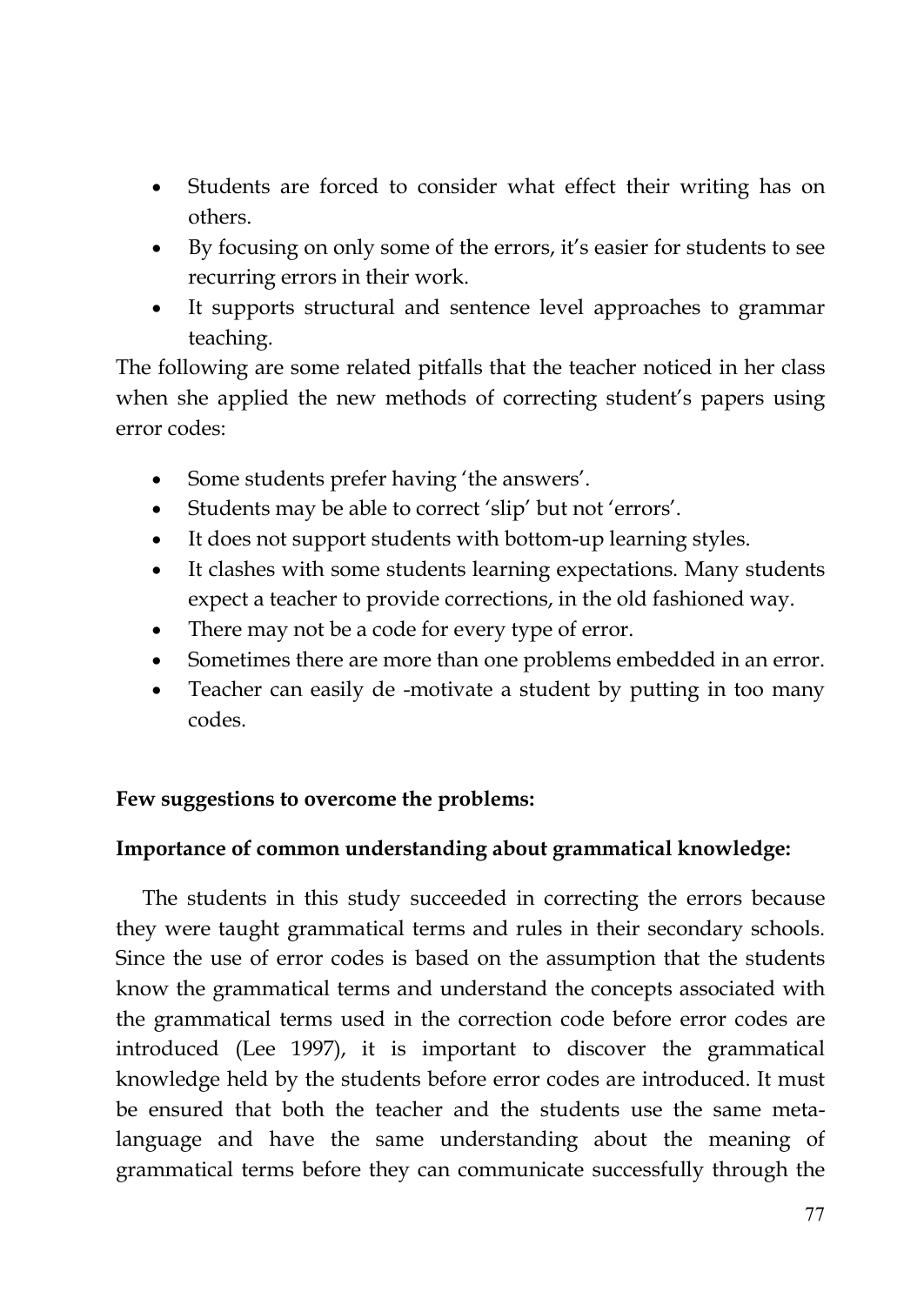codes. If the students lack this knowledge, they have to be taught the grammatical terms first. Even if the students have such previous knowledge, teachers should review relevant grammatical concepts with the students before the codes are put on their work. Teachers should pay more attention to the types of codes which lead to less successful error correction as identified through this study. They could also spend more time teaching the students the grammatical items related to those codes so as to help them correct their errors more successfully.

## **Methods to help the students acquire common understanding about grammatical knowledge:**

An editing checklist with examples given, like the one designed for this study, is useful means to help the students acquire grammatical knowledge or review what they have learnt in the past. To address Lee's (1997) doubt that mere provision of example sentences in the correction code can help students correct their errors, the examples on the editing checklist in this study were supplemented by teacher explanation of the concepts in class and some exercises given to the students to practice how to use the editing checklist. In other words, putting good examples relevant to the students' type of writing on the editing checklist, carefully explaining the rules in class and providing students with enough practice on how to use the error codes on the editing checklist are useful methods to help the students make proper use of the error codes to correct errors effectively. The success of this study suggests that the techniques mentioned above need to be used in conjunction with the codes when students want to correct errors successfully with the help of codes. The methods used in this study worked well with the students, and they could become a framework for other teachers to follow in the design and use of editing checklists in teaching.

### **Providing practice sheets:**

To make full use of the marking codes, teachers need to ensure that students are clear about the grammar rules. Teachers should come up with a list of correction codes that students can manage and make better use of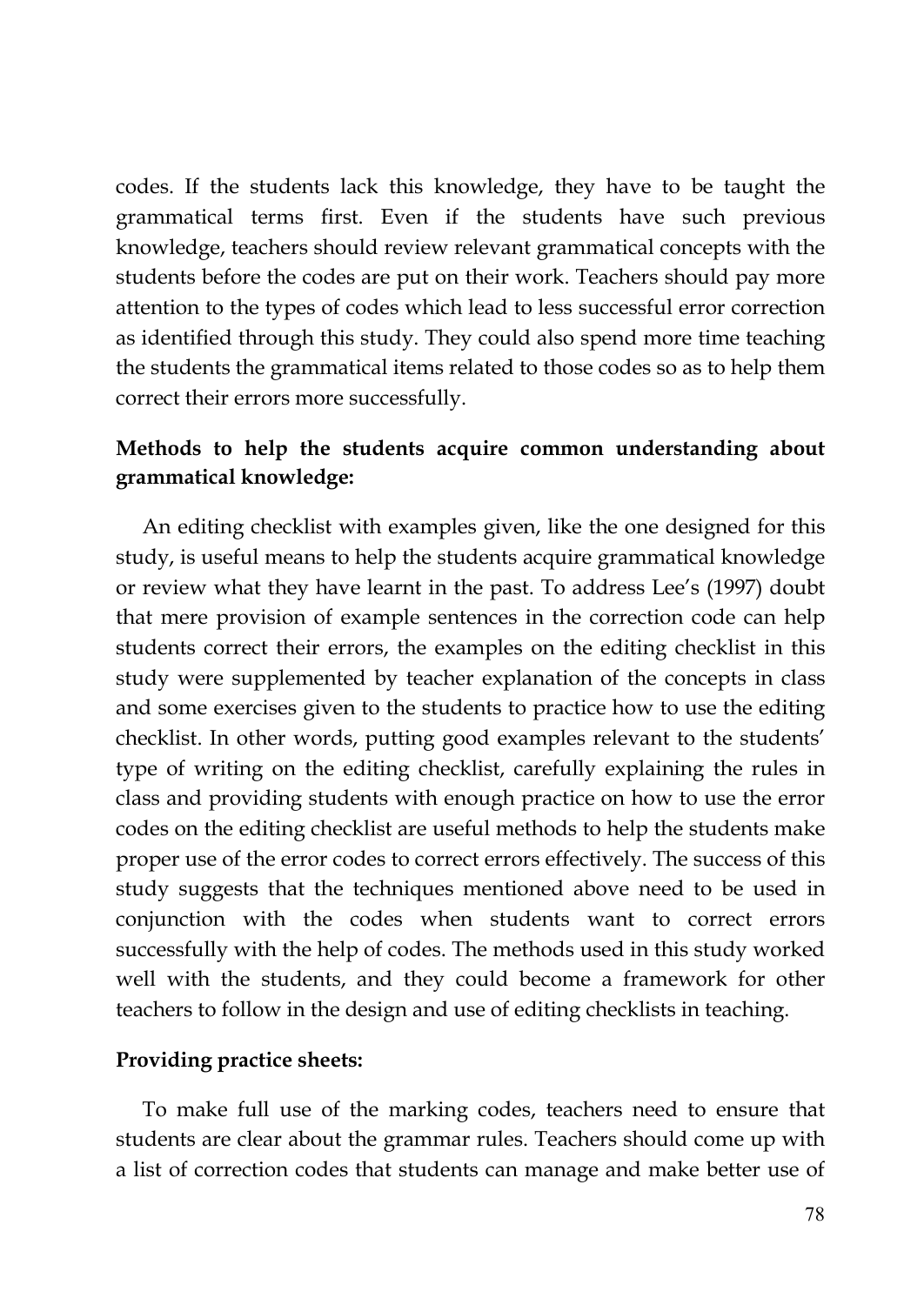it. This will help the students to become de-motivated in reading and learning from the marked compositions. Therefore, teachers need to teach them explicitly and provide students with ample practice until they can master the meta-linguistic terms and knowledge to understand the corrections. As suggested by (Ferris & Roberts 2001), students will be able to develop accuracy if a system of marking codes is used consistently throughout the term and their knowledge about the system is reinforced through lessons. Teaching meta-cognitive strategies will let students know that there are other ways to learn from feedback and that they are responsible for their own learning to a certain extent.

### **Teacher –student conference:**

Moreover, regarding errors that the students did not know how to correct even with the hints given by the codes, the teacher needs to teach them how to correct these errors, for example, through teacher-student conferences. In fact, the use of error codes could best be supplemented by teacher's explanations when necessary.

### **Conclusion**

The data collected from the study, questionnaire, and the interview prove that students prefer coded feedback a lot over non-coded feedback as with the help of the correction codes they get enough opportunity to know about their mistakes and to correct them as well. The study also proves that the students are benefited a lot in this process of error correction as they need to do regular practice on error correction. In fact the correction symbols provided by their teacher work as inspiration for them. When they receive direct clues from their teacher they feel responsibility to complete their tasks properly. So this process of error correction engages the students in a continuous process of correcting, re-writing and submitting their written production to their teacher which obviously improve their overall writing skill a lot. Finally it can be said that teachers should be aware of the effect of their feedback practices on their students through observing their improvement in writing, and identifying their attitudes. Through this work,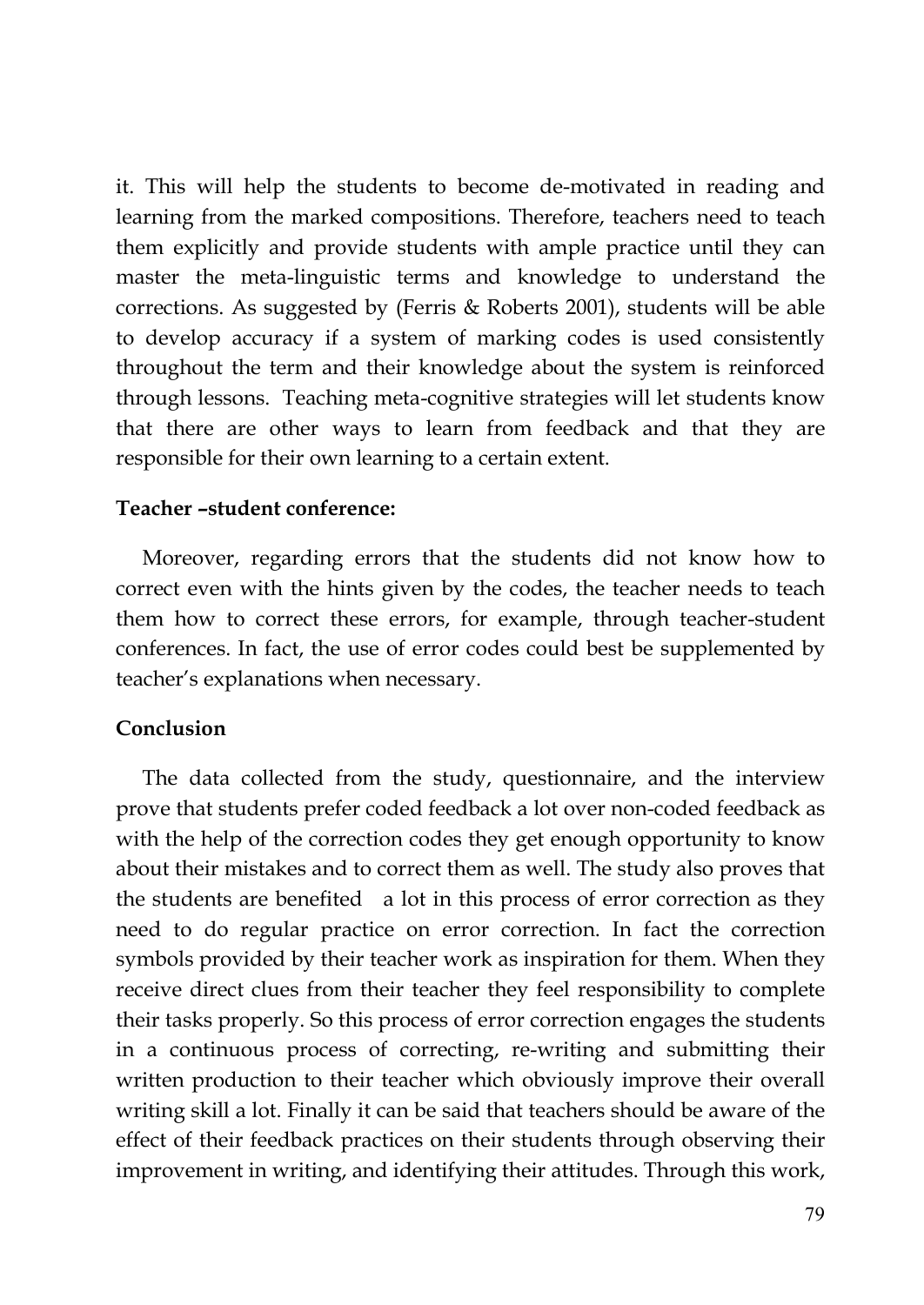the teacher has investigated the effects of correction symbols on promoting students' self-correction. The results show that students are interested in developing their writing skill and correcting their own mistakes, and therefore, want and expect their teachers to use correction codes in marking their written work. The study emphasizes that feedback cannot be rigidly based on any standardized practice derived from the opinions of teachers alone, but must be flexible enough to incorporate the attitudes and needs of the students. In addition, feedback should be used in which students benefit from it and they are encouraged to take more responsibility for their learning, and thereby, result in better learning. To conclude, it can be said that this work has contributed to give a glimpse of the effect of correction symbols, and can pave the way for those who are interested to use this technique of using correction symbols for providing feedback to their students for their better learning.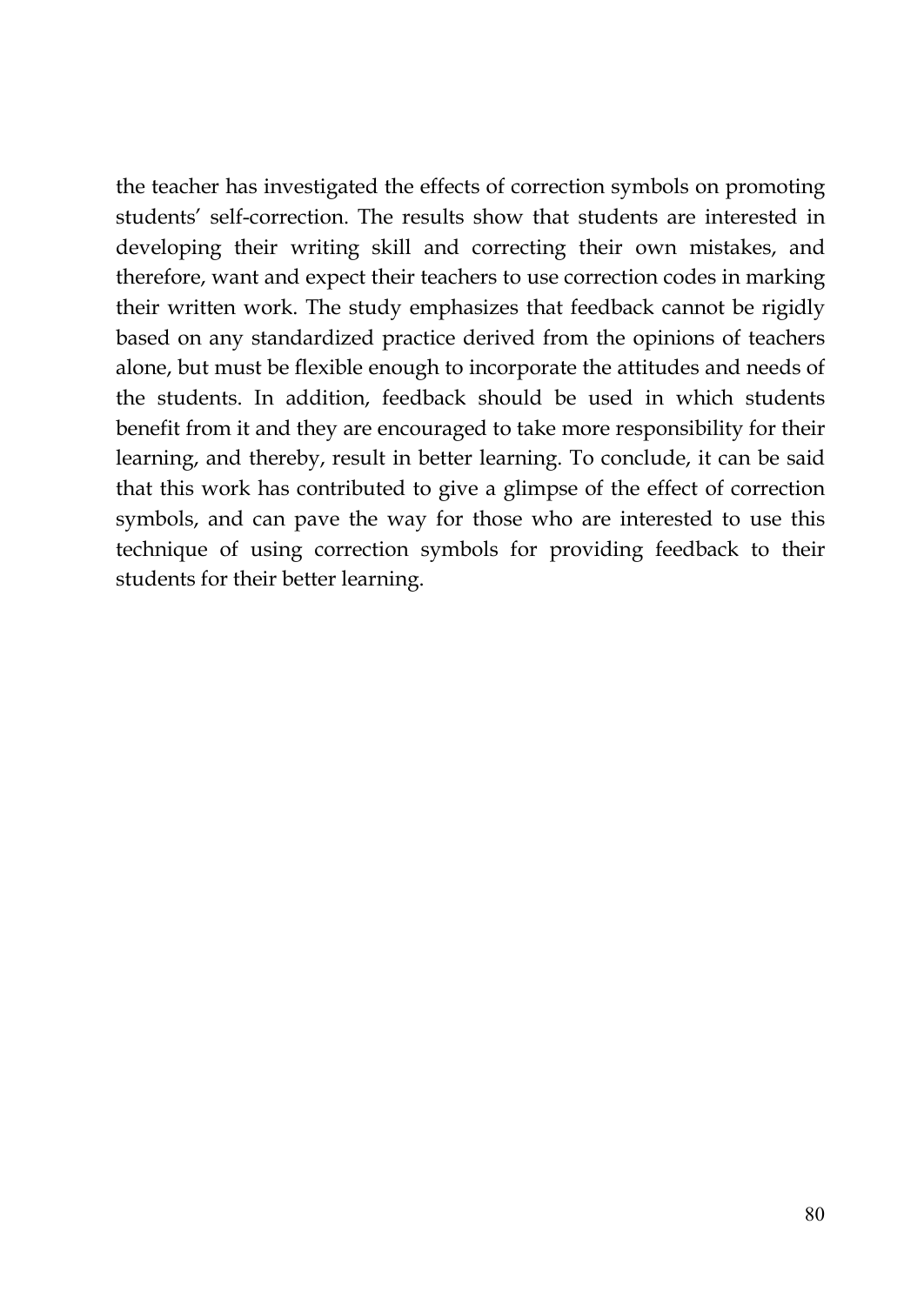#### **References**

- Allwright, R. L. (1975) Problems in the study of the language teacher's treatment of learner error. In M.K. Burt & H.C. Dulay (Eds). New Directions in Second Language Learning Teaching and Bilingual Education. Selected papers from the Ninth Annual TESOL Convention, Los Angeles, March 1975. Washington, D.C. TESOL.
- Benson, P. & Voller, P. (1997). Does the teacher have a role. Autonomy & independence language learning. UK: Addison Wesley Longman Limited.
- Biggs, M. (1976) Learning Theories for Teachers, 3rd ed. New York: Harper & Row.
- Bright, J. A., and G. P. McGregor. (1970). Teaching English as a Second Language: Theory and techniques for the secondary stage. Longman Group Ltd.
- Byrne, D. (1988). Teaching Writing Skills. Longman Group UK Ltd.
- Curriculum Development Committee (CDC) 1983. *Syllabus for English (Forms I-V)*.The Government Printer, Hong Kong.
- Ferris, D. and Roberts, B. (2001) Error feedback in L2 writing classes: How explicit does it need to be? *Journal of Second Language Writing, 10*, 161-184.
- Perspectives: Working Papers in English & Communication, 16 (1) Spring 2004
- Harmer, J. (2007). How to teach English. Pearson Education Limited.
- Hedge, T. (1988). Writing. Oxford: Oxford University Press.
- Hedge. T. (2000). Teaching and Learning in the Language Classroom. Oxford University Press.
- Hyland, K. (2003). Second Language Writing. Ed. J. C Richards. Cambridge: Cambridge University Press.
- Ingram, E. (1975). Psychology and language learning. In J.P.B. Allen and S. P Corder (Eds.) Papers in Applied Linguistics.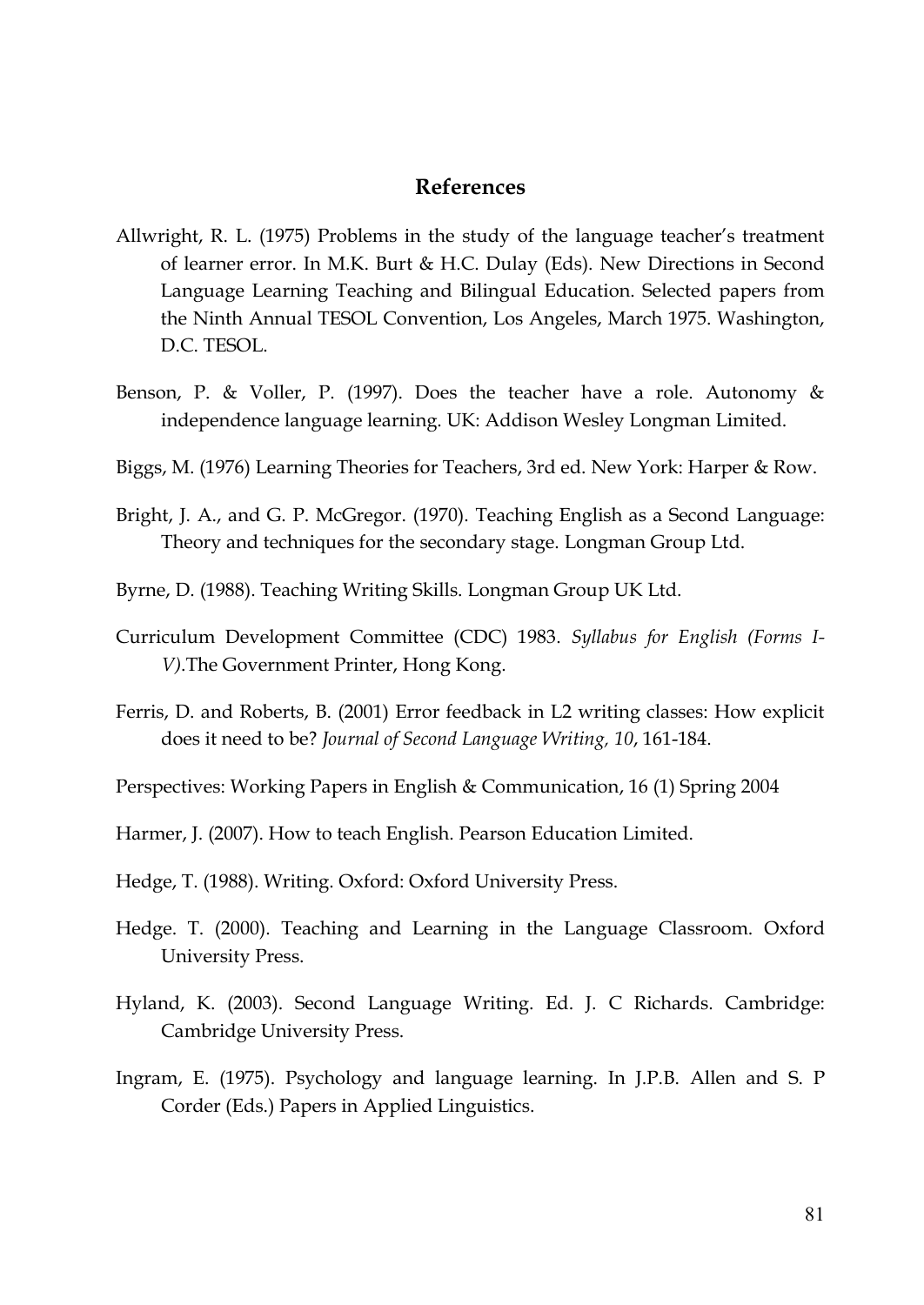- Johnson, K. (2001). An Introduction to Foreign Language Learning and Teaching. Pearson Education Limited.
- James, C. (1998) Errors in Language Learning and Use. London: New York.
- Kubota, M. (2001) Error correction strategies used by learners of Japanese when revising a writing task. System 29, 467-480.
- Lalande, J. F., II. (1982). Reducing composition errors: An experiment. *Modern Language Journal, 66*, 140-149.
- Lee, I. (1997). ESL Learners' Performance in Error Correction in Writing. *System*, *25*(4), 465-477.<http://dx.doi.org/10.1016/>S0346-251X(97)00045-6
- Long, M. (1977) Teacher feedback on learner error: Mapping cognitions. In Brown, Yorio and Crymes (Eds.), On TESOL '77: Teaching and Learning English as a Second Language: Trends in Research and Practice, pp. 278-293. TESOL:Washington, D.C. TESOL.
- Makino, T. (1993). Learner self- correction in EFL written compositions. *ELT Journal, 47*(4), 337-341.<http://dx.doi.org/10.1093/>elt/47.4.337
- Mantello, M. (1997) A touch of-class! Error correction in the L2 classroom. *The Canadian Modern Language Review* 54 (1), 127-131.
- Oshima, A and A, Hogue. (1997). Introduction to Academic Writing. Addison Wesley: Longman.
- Riddell, D. (2001). Teach yourself. Teaching English as a foreign language. London: Hodder Headline Ltd.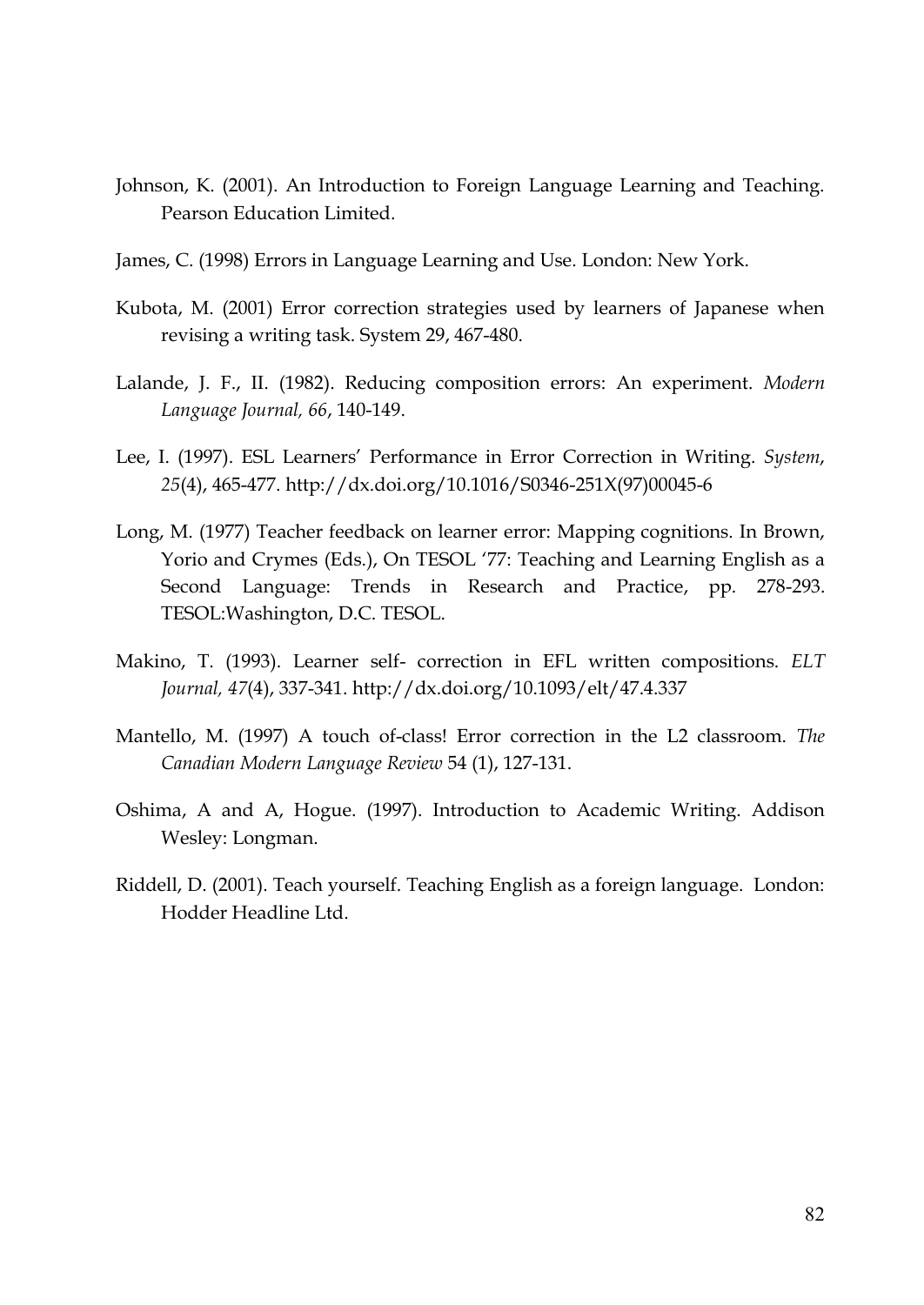# **Appendix**

## **1. Practice Sheets**:

Correcting punctuation: p

| Incorrect                                     | Correct                               |
|-----------------------------------------------|---------------------------------------|
| 1. I take my dinner and (P)<br>finally I      | 1. I take my dinner and, finally I go |
| go to sleep.                                  | to sleep.                             |
| 2. If I have the power to change it $(P)$     | 2. If I have the power to change it,  |
| I'll do.                                      | I'll do.                              |
| 3. I take a short time to relax. $(P)$<br>and | 3. I take a short time to relax, and  |
| after this $(P)$ I go to the cinema.          | after this, I go to cinema.           |
| 4. Everyone feels good (P)                    | Everyone feels good.<br>4.            |
| 5. On the other hand $(P)$                    | 5. On the other hand,                 |
|                                               |                                       |

Subject –verb Agreement: agr

| Incorrect                             | Correct                               |
|---------------------------------------|---------------------------------------|
| 1. Everyone need (agr) time.          | 1. Everyone needs time.               |
| 2. It is something which come(agr)    | 2. It is something which comes first. |
| first.                                | 3. Students want to have extra        |
| 3. Students wants (agr) to have extra | hour.                                 |
| hour.                                 |                                       |

Spelling: sp

| Incorrect                               | Correct                     |
|-----------------------------------------|-----------------------------|
| 1. It is very expencive. (sp)           | 1. It is very expensive.    |
| 2. We revise our <u>lesons</u> .(sp)    | 2. We revise our lessons.   |
| 3. I want to <u>devide</u> (sp) my day. | 3. I want to divide my day. |

Plural: pl

| Incorrect                                       | Correct                              |
|-------------------------------------------------|--------------------------------------|
| 1. I do some <u>exercise</u> . (pl)             | 1. I do some exercises.              |
| 2. Some students like reading <u>book</u> (pl). | 2. Some students like to read books. |
| 3. To get a good jobs $\text{(pl)}$             | 3. To get a good job                 |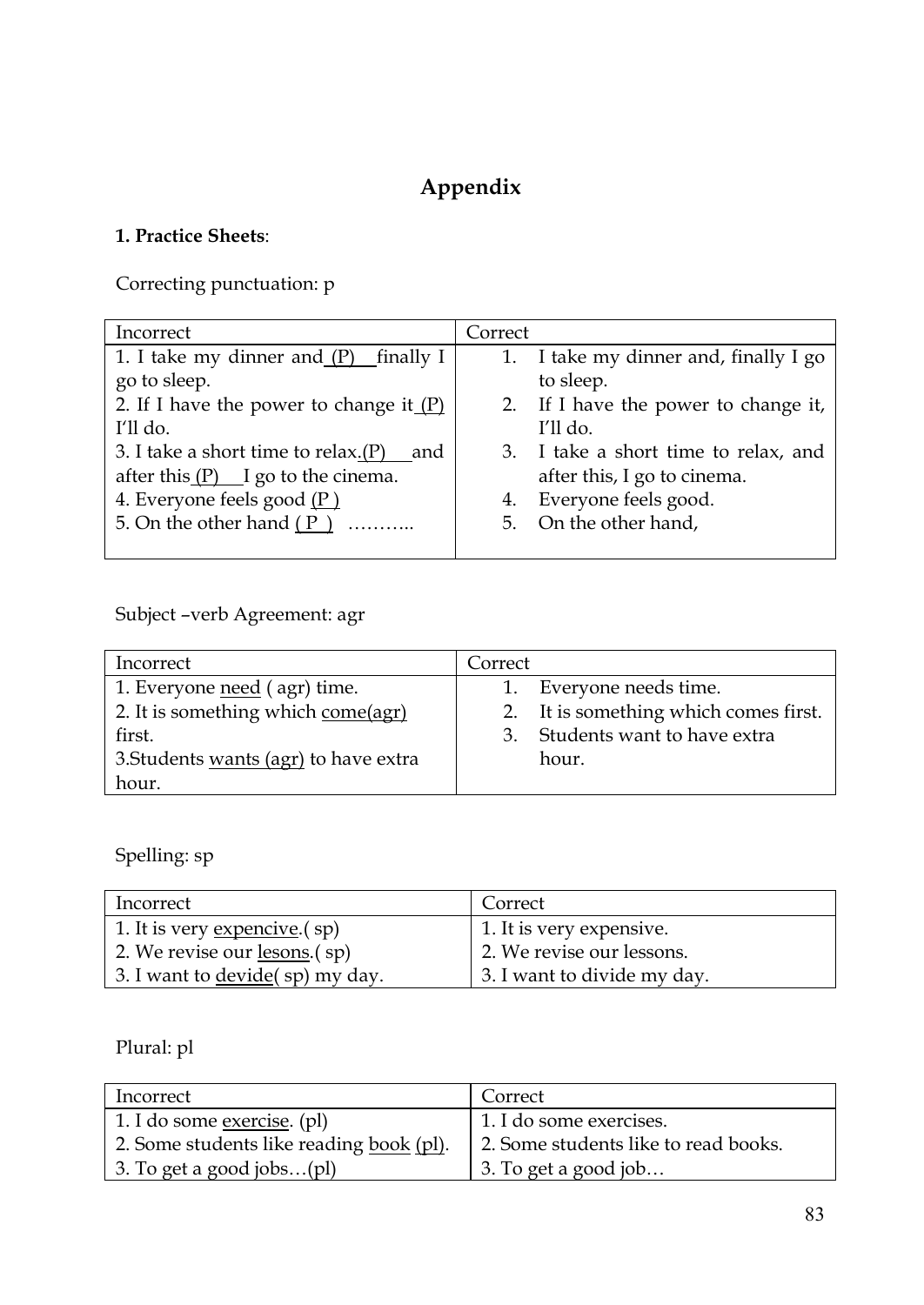Verb-tense: v.t.

| Incorrect                                | Correct                                  |
|------------------------------------------|------------------------------------------|
| 1. I am doing (v.t) many tasks everyday. | 1. I do many tasks everyday.             |
| 2. I don't (v.t.) succeed last year.     | 2. I didn't succeed last year.           |
| 3. Everyday, I prepare dinner; listen to | 3. Everyday, I prepare dinner, listen to |
| music, and sleeping (v.t.) for seven     | music, and sleep for seven hours.        |
| hours.                                   |                                          |

Wrong word form: w.f.

| Incorrect                                       | Correct                             |
|-------------------------------------------------|-------------------------------------|
| 1. I try to <u>organized</u> (w.f) my time.     | 1. I try to organize my time.       |
| 2. Working hard for <u>depelop</u> (w.f.)       | 2. Working hard for developing      |
| 3. I prepare myself for <u>revise</u> (w.f.) my | 3. I prepare myself for revising my |
| lesson.                                         | lesson.                             |

Preposition: prep

| Incorrect                              | Correct                             |
|----------------------------------------|-------------------------------------|
| 1. I go----(prep) university studying. | 1. I go to university for studying. |
| 2. I relax----(prep) sometime.         | 2. I relax for some time.           |
| 3. All----(prep) us know that.         | 3. All of us know that.             |
|                                        |                                     |

Wrong word: w.w

| Incorrect                                 | Correct                       |
|-------------------------------------------|-------------------------------|
| 1. I go <u>house</u> (w.w) to relax.      | 1. I go house to relax.       |
| 2. Time is <u>expencive</u> . (w.w.)      | 2. Time is expensive.         |
| 3. It is east <u>for</u> (w.w.) continue. | 3. It is east for continuing. |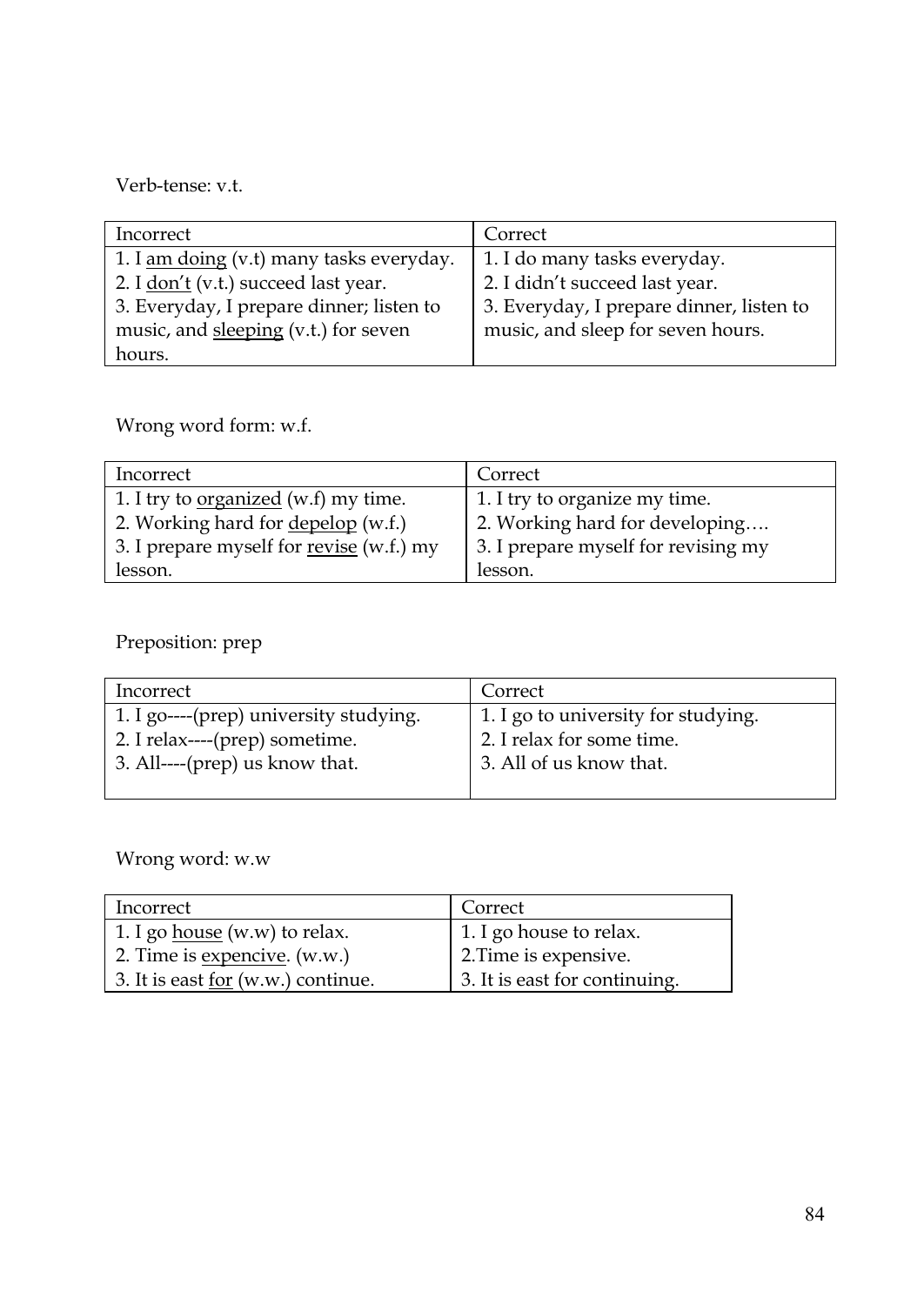## 2. **Symbols with examples**:

| Symbol | Meaning                    | Incorrect                                                                         | Correct                                                                   |
|--------|----------------------------|-----------------------------------------------------------------------------------|---------------------------------------------------------------------------|
| p.     | Punctuation                | I live, and go to<br>school here--- where<br>do you work?                         | I live and go to school<br>here. Where do you<br>work?                    |
| Cap.   | Capitalization             | It is located in<br>Cap<br>cap<br>main and baker<br>streets in the city.          | It is located in Main and<br>Baker streets in the city.                   |
| v.t.   | Verb tense                 | v.t.<br>I never work as<br>v.t<br>cashier until I get a<br>job there.             | I never worked as<br>cashier until I got a job<br>there.                  |
| w.f.   | Wrong word form            | His voice is<br>w.f<br>irritated                                                  | His voice is irritating.                                                  |
| w.w.   | Wrong word                 | The food is<br>w.w<br>delicious. Besides the<br>restaurant is always<br>crowded.  | The food is delicious.<br>Therefore, the restaurant<br>is always crowded. |
| Ref.   | Pronoun reference<br>error | The restaurant's<br>speciality is fish.<br>ref<br>They are really<br>delicious.   | The restaurant's<br>specialty is fish. It is<br>really delicious.         |
| Ro     | Run on or comma            | ro                                                                                | Lily was fired, so she is                                                 |
| Cs     | splices                    | Lily was fired -----she<br>is upset<br>CS<br>Lily was fired-----,she<br>is upset. | upset.<br>Lily was fired; therefore,<br>she is upset.                     |
| T      | Add transition             | She was also<br>t<br>careless.------ She                                          | She was also careless.<br>For example, she<br>frequently spilled coffee   |